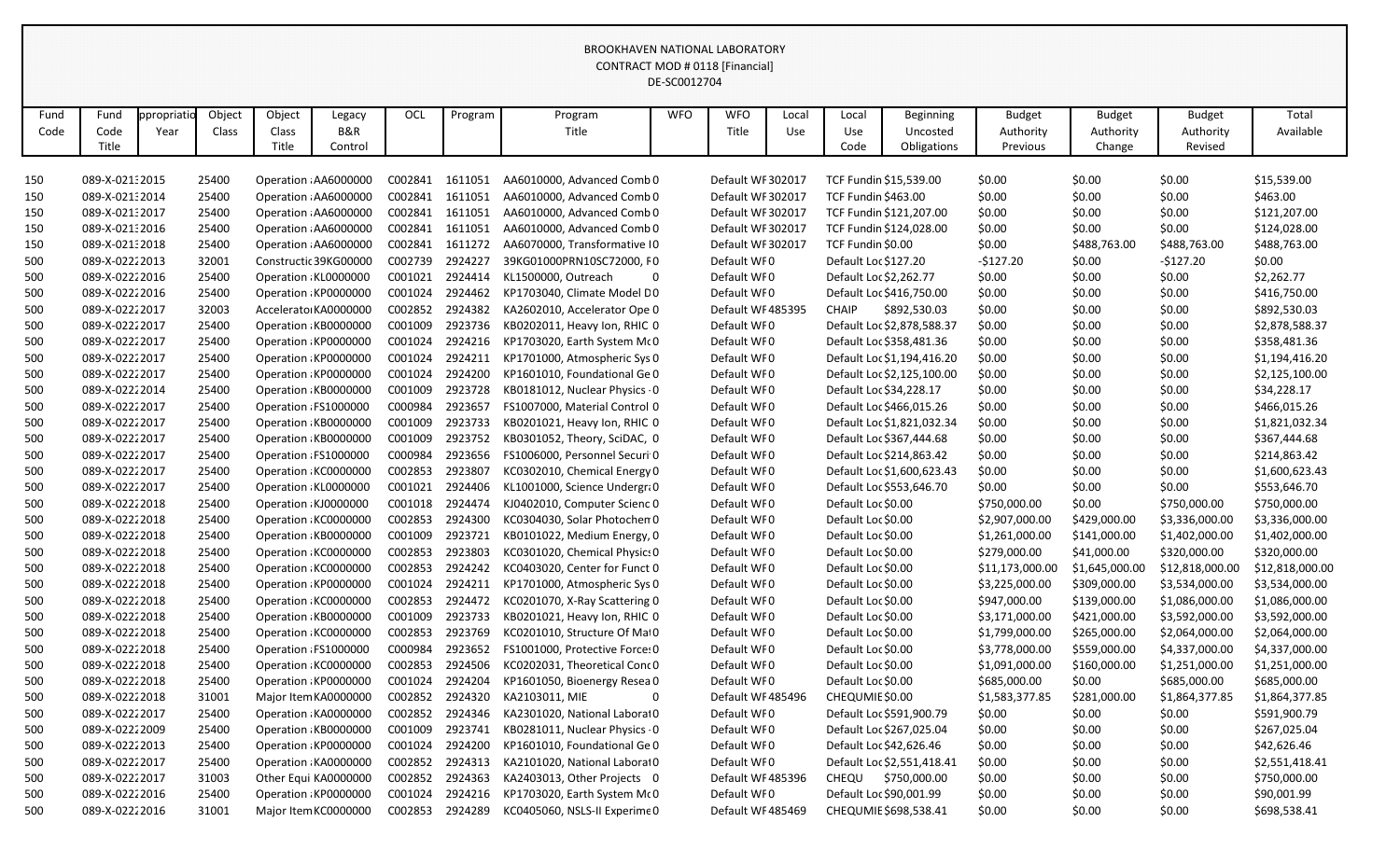|      |                |             |        |        |                       |         |         |                                 | DE-SCOUTZ/04 |                  |       |                        |                            |                |                |                |                |
|------|----------------|-------------|--------|--------|-----------------------|---------|---------|---------------------------------|--------------|------------------|-------|------------------------|----------------------------|----------------|----------------|----------------|----------------|
| Fund | Fund           | ppropriatio | Object | Object | Legacy                | OCL     | Program | Program                         | <b>WFO</b>   | <b>WFO</b>       | Local | Local                  | <b>Beginning</b>           | <b>Budget</b>  | <b>Budget</b>  | <b>Budget</b>  | Total          |
| Code | Code           | Year        | Class  | Class  | B&R                   |         |         | Title                           |              | Title            | Use   | Use                    | Uncosted                   | Authority      | Authority      | Authority      | Available      |
|      | Title          |             |        | Title  | Control               |         |         |                                 |              |                  |       | Code                   | Obligations                | Previous       | Change         | Revised        |                |
| 500  | 089-X-02222017 |             | 32003  |        | Accelerato KC0000000  | C002853 | 2924233 | KC0401040, National Synchro 0   |              | Default WF485395 |       | <b>CHAIP</b>           | \$1,800,000.00             | \$0.00         | \$0.00         | \$0.00         | \$1,800,000.00 |
| 500  | 089-X-02222017 |             | 25400  |        | Operation KA0000000   | C002852 | 2924355 | KA2401012, National Laborat0    |              | Default WF0      |       |                        | Default Loc \$1,183,684.51 | \$0.00         | \$0.00         | \$0.00         | \$1,183,684.51 |
| 500  | 089-X-02222017 |             | 25400  |        | Operation KA0000000   | C002852 | 2924382 | KA2602010, Accelerator Ope 0    |              | Default WF0      |       |                        | Default Loc \$328,880.99   | \$0.00         | \$0.00         | \$0.00         | \$328,880.99   |
| 500  | 089-X-02222017 |             | 25400  |        | Operation KB0000000   | C001009 | 2923755 | KB0401022, Low Energy, Oth 0    |              | Default WF0      |       |                        | Default Loc \$257,562.78   | \$0.00         | \$0.00         | \$0.00         | \$257,562.78   |
| 500  | 089-X-02222016 |             | 25400  |        | Operation KC0000000   | C002853 | 2924192 | KC0207010, Energy Frontier IO   |              | Default WF0      |       |                        | Default Loc \$308,303.74   | \$0.00         | \$0.00         | \$0.00         | \$308,303.74   |
| 500  | 089-X-02222017 |             | 25400  |        | Operation KL0000000   | C001021 | 2924407 | KL1002000, Community Colle 0    |              | Default WF0      |       |                        | Default Loc \$95,172.95    | \$0.00         | \$0.00         | \$0.00         | \$95,172.95    |
| 500  | 089-X-02222018 |             | 25400  |        | Operation FS1000000   | C000984 | 2923658 | FS1009000, Program Manage 0     |              | Default WF0      |       | Default Loc \$0.00     |                            | \$414,000.00   | \$61,000.00    | \$475,000.00   | \$475,000.00   |
| 500  | 089-X-02222018 |             | 25400  |        | Operation KC0000000   | C002853 | 2923807 | KC0302010, Chemical Energy 0    |              | Default WF0      |       | Default Loc \$0.00     |                            | \$1,730,000.00 | \$255,000.00   | \$1,985,000.00 | \$1,985,000.00 |
| 500  | 089-X-02222018 |             | 25400  |        | Operation KC0000000   | C002853 | 3023325 | KC0203020, Synthesis and Pr 0   |              | Default WF0      |       | Default Loc \$0.00     |                            | \$1,034,000.00 | \$153,000.00   | \$1,187,000.00 | \$1,187,000.00 |
| 500  | 089-X-02222017 |             | 31001  |        | Major Item KA0000000  | C002852 | 2924320 | KA2103011, MIE                  | $\mathbf 0$  | Default WF485486 |       |                        | CHEQUMIE \$8,500,000.00    | \$0.00         | \$0.00         | \$0.00         | \$8,500,000.00 |
| 500  | 089-X-02222017 |             | 25400  |        | Operation FS1000000   | C000984 | 2923655 | FS1005000, Cyber Security 0     |              | Default WF0      |       |                        | Default Loc \$523,499.81   | \$0.00         | \$0.00         | \$0.00         | \$523,499.81   |
| 500  | 089-X-02222017 |             | 31003  |        | Other Equi KC0000000  | C002853 | 2924242 | KC0403020, Center for Funct 0   |              | Default WF485396 |       | <b>CHEQU</b>           | \$600,000.00               | \$0.00         | \$0.00         | \$0.00         | \$600,000.00   |
| 500  | 089-X-02222014 |             | 25400  |        | Operation KP0000000   | C001024 | 2924200 | KP1601010, Foundational Ge 0    |              | Default WF0      |       |                        | Default Loc \$180,000.00   | \$0.00         | \$0.00         | \$0.00         | \$180,000.00   |
| 500  | 089-X-02222017 |             | 25400  |        | Operation KC0000000   | C002853 | 2924405 | KC0201060, Neutron and X-RO     |              | Default WF0      |       |                        | Default Loc \$330,037.56   | \$0.00         | \$0.00         | \$0.00         | \$330,037.56   |
| 500  | 089-X-02222017 |             | 25400  |        | Operation FS1000000   | C000984 | 2923654 | FS1004000, Information Secu 0   |              | Default WF0      |       |                        | Default Loc \$154,019.41   | \$0.00         | \$0.00         | \$0.00         | \$154,019.41   |
| 500  | 089-X-02222016 |             | 25400  |        | Operation KP0000000   | C001024 | 2924205 | KP1602010, Radiochemistry a 0   |              | Default WF0      |       |                        | Default Loc \$521,900.65   | \$0.00         | $-5521,900.65$ | $-5521,900.65$ | \$0.00         |
| 500  | 089-X-02222016 |             | 32003  |        | Accelerato KB0000000  | C001009 | 2923736 | KB0202011, Heavy Ion, RHIC 0    |              | Default WF485395 |       | <b>CHAIP</b>           | \$138,941.27               | \$0.00         | \$0.00         | \$0.00         | \$138,941.27   |
| 500  | 089-X-02222017 |             | 25400  |        | Operation KC0000000   | C002853 | 2924294 | KC0202040, Mechanical Beha0     |              | Default WF0      |       |                        | Default Loc \$10,411.59    | \$0.00         | \$0.00         | \$0.00         | \$10,411.59    |
| 500  | 089-X-02222017 |             | 25400  |        | Operation FS1000000   | C000984 | 2923652 | FS1001000, Protective Force: 0  |              | Default WF0      |       |                        | Default Loc \$633,591.08   | \$0.00         | \$0.00         | \$0.00         | \$633,591.08   |
| 500  | 089-X-02222016 |             | 25400  |        | Operation KA0000000   | C002852 | 2924357 | KA2401021, Scientific Discov 0  |              | Default WF0      |       |                        | Default Loc \$13,031.12    | \$0.00         | \$0.00         | \$0.00         | \$13,031.12    |
| 500  | 089-X-02222016 |             | 31003  |        | Other Equi KB0000000  | C001009 | 2923737 | KB0202012, Heavy Ion, RHIC 0    |              | Default WF485396 |       | <b>CHEQU</b>           | \$494,483.56               | \$0.00         | \$0.00         | \$0.00         | \$494,483.56   |
| 500  | 089-X-02222017 |             | 25400  |        | Operation FS1000000   | C000984 | 2923658 | FS1009000, Program Manage 0     |              | Default WF0      |       |                        | Default Loc \$511,951.37   | \$0.00         | \$0.00         | \$0.00         | \$511,951.37   |
| 500  | 089-X-02222017 |             | 25400  |        | Operation KC0000000   | C002853 | 2923769 | KC0201010, Structure Of Mai0    |              | Default WF0      |       |                        | Default Loc \$1,878,640.89 | \$0.00         | \$0.00         | \$0.00         | \$1,878,640.89 |
| 500  | 089-X-02222017 |             | 25400  |        | Operation KB0000000   | C001009 | 2923721 | KB0101022, Medium Energy, 0     |              | Default WF0      |       |                        | Default Loc \$348,402.54   | \$0.00         | \$0.00         | \$0.00         | \$348,402.54   |
| 500  | 089-X-02222012 |             | 25400  |        | Operation KA0000000   | C002852 | 2923679 | KA1102080, Proton Facilities 0  |              | Default WF0      |       | Default Loc \$1,492.25 |                            | $-574.17$      | \$0.00         | $-574.17$      | \$1,418.08     |
| 500  | 089-X-02222016 |             | 25400  |        | Operation KA0000000   | C002852 | 2924369 | KA2501022, Muon Accelerato0     |              | Default WF0      |       |                        | Default Loc \$490,519.01   | \$0.00         | \$0.00         | \$0.00         | \$490,519.01   |
| 500  | 089-X-02222017 |             | 25400  |        | Operation KA0000000   | C002852 | 2924363 | KA2403013, Other Projects 0     |              | Default WF0      |       |                        | Default Loc \$107,115.36   | \$0.00         | \$0.00         | \$0.00         | \$107,115.36   |
| 500  | 089-X-02222017 |             | 25400  |        | Operation KC0000000   | C002853 | 3023325 | KC0203020, Synthesis and Pr 0   |              | Default WF0      |       |                        | Default Loc \$887,796.19   | \$0.00         | \$0.00         | \$0.00         | \$887,796.19   |
| 500  | 089-X-02222007 |             | 25400  |        | Operation KP0000000   | C001024 | 2923849 | KP1102010, Molecular Biolog 0   |              | Default WF0      |       | Default Loc \$16.33    |                            | \$0.00         | \$0.00         | \$0.00         | \$16.33        |
| 500  | 089-X-02222017 |             | 25400  |        | Operation KC0000000   | C002853 | 2924421 | KC0406030, Long Term Surve 0    |              | Default WF0      |       |                        | Default Loc \$1,650,263.63 | \$0.00         | \$0.00         | \$0.00         | \$1,650,263.63 |
| 500  | 089-X-02222016 |             | 31003  |        | Other Equi KC0000000  | C002853 | 2924242 | KC0403020, Center for Funct 0   |              | Default WF485396 |       |                        | CHEQU \$410,798.13         | \$0.00         | \$0.00         | \$0.00         | \$410,798.13   |
| 500  | 089-X-02222017 |             | 25400  |        | Operation KC0000000   | C002853 | 2924472 | KC0201070, X-Ray Scattering 0   |              | Default WF0      |       |                        | Default Loc \$595,500.79   | \$0.00         | \$0.00         | \$0.00         | \$595,500.79   |
| 500  | 089-X-02222018 |             | 25400  |        | Operation KB0000000   | C001009 | 2923749 | KB0301042, Theory, Nuclear 0    |              | Default WF0      |       | Default Loc \$0.00     |                            | \$1,909,000.00 | \$228,000.00   | \$2,137,000.00 | \$2,137,000.00 |
| 500  | 089-X-02222018 |             | 25400  |        | Operation KC0000000   | C002853 | 2924421 | KC0406030, Long Term Surve 0    |              | Default WF0      |       | Default Loc \$0.00     |                            | \$3,899,000.00 | \$574,000.00   | \$4,473,000.00 | \$4,473,000.00 |
| 500  | 089-X-02222018 |             | 32001  |        | Constructic 39KA00000 | C002786 | 2924263 | 39KA00000PRN11SC40000, LO       |              | Default WF0      |       | Default Loc \$0.00     |                            | \$3,100,000.00 | \$0.00         | \$3,100,000.00 | \$3,100,000.00 |
| 500  | 089-X-02222018 |             | 25400  |        | Operation KA0000000   | C002852 | 2924336 | KA2202090, Other Facilities 0   |              | Default WF0      |       | Default Loc \$0.00     |                            | \$244,000.00   | \$32,000.00    | \$276,000.00   | \$276,000.00   |
| 500  | 089-X-02222018 |             | 25400  |        | Operation KL0000000   | C001021 | 2924407 | KL1002000, Community Colle 0    |              | Default WF0      |       | Default Loc \$0.00     |                            | \$80,000.00    | \$40,000.00    | \$120,000.00   | \$120,000.00   |
| 500  | 089-X-02222018 |             | 32002  |        | General Pla KG0700000 | C002925 | 2924416 | KG0701000, Facilities and Inf 0 |              | Default WF0      |       | Default Loc \$0.00     |                            | \$0.00         | \$8,500,000.00 | \$8,500,000.00 | \$8,500,000.00 |
| 500  | 089-X-02222016 |             | 25400  |        | Operation KP0000000   | C001024 | 2924203 | KP1601040, Computational BO     |              | Default WF0      |       |                        | Default Loc \$415,197.40   | \$0.00         | \$0.00         | \$0.00         | \$415,197.40   |
| 500  | 089-X-02222017 |             | 25400  |        | Operation KA0000000   | C002852 | 2924380 | KA2601020, National Laborat0    |              | Default WF0      |       |                        | Default Loc \$350,944.67   | \$0.00         | \$0.00         | \$0.00         | \$350,944.67   |
| 500  | 089-X-02222014 |             | 25400  |        | Operation KA0000000   | C002852 | 2923680 | KA1102811, Proton Facilities 0  |              | Default WF0      |       |                        | Default Loc \$11,981.92    | \$0.00         | \$0.00         | \$0.00         | \$11,981.92    |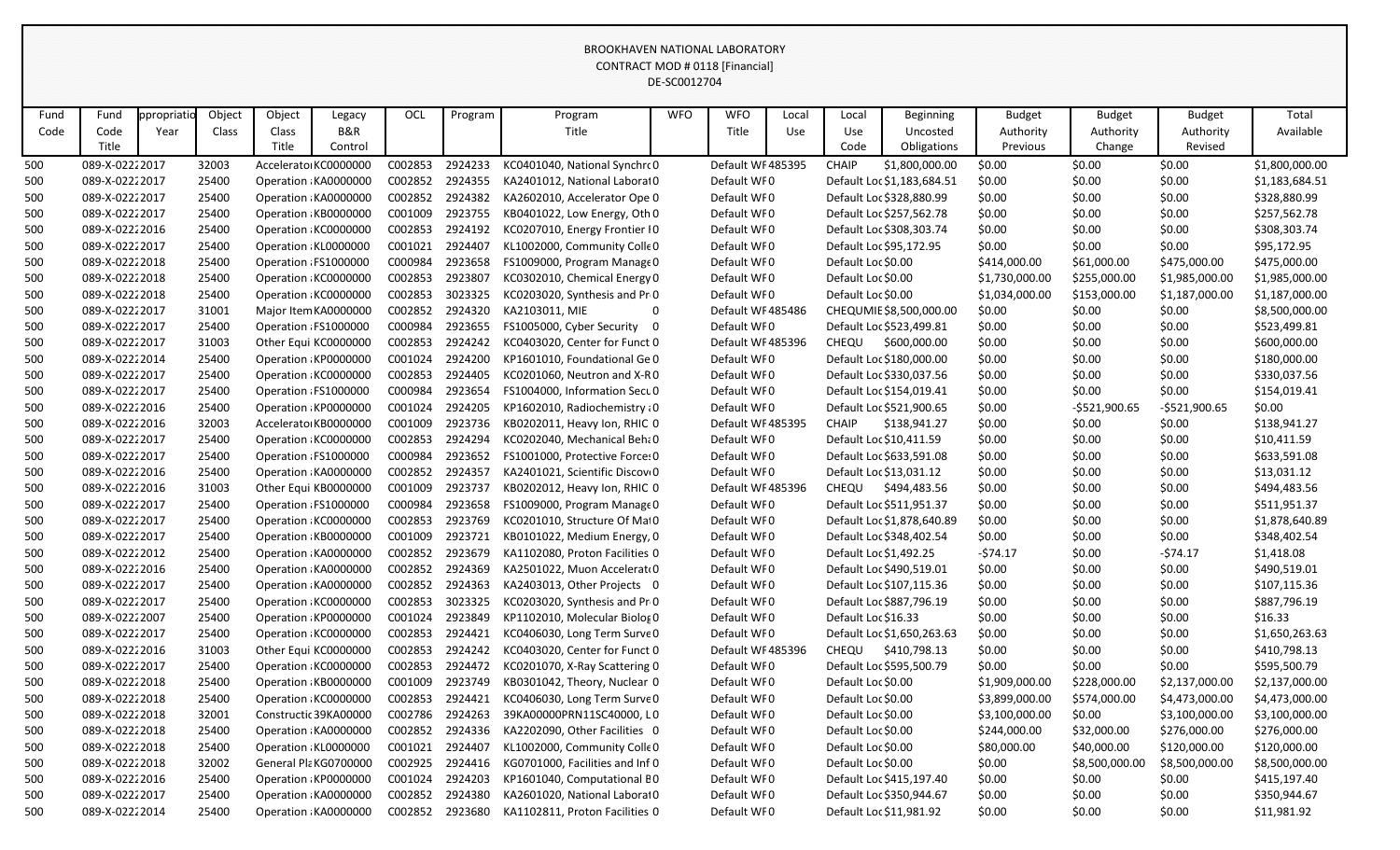|      |                |             |        |        |                      |         |         |                                 | DE-SCOUTZ704 |                  |       |                        |                             |                 |                |                 |                 |
|------|----------------|-------------|--------|--------|----------------------|---------|---------|---------------------------------|--------------|------------------|-------|------------------------|-----------------------------|-----------------|----------------|-----------------|-----------------|
| Fund | Fund           | ppropriatio | Object | Object | Legacy               | OCL     | Program | Program                         | <b>WFO</b>   | <b>WFO</b>       | Local | Local                  | <b>Beginning</b>            | <b>Budget</b>   | <b>Budget</b>  | <b>Budget</b>   | Total           |
| Code | Code           | Year        | Class  | Class  | <b>B&amp;R</b>       |         |         | Title                           |              | Title            | Use   | Use                    | Uncosted                    | Authority       | Authority      | Authority       | Available       |
|      | Title          |             |        | Title  | Control              |         |         |                                 |              |                  |       | Code                   | Obligations                 | Previous        | Change         | Revised         |                 |
| 500  | 089-X-02222017 |             | 25400  |        | Operation KA0000000  | C002852 | 2924369 | KA2501022, Muon Accelerato0     |              | Default WF0      |       |                        | Default Loc \$250,000.00    | \$0.00          | \$0.00         | \$0.00          | \$250,000.00    |
| 500  | 089-X-02222017 |             | 25400  |        | Operation KC0000000  | C002853 | 2923803 | KC0301020, Chemical Physics 0   |              | Default WF0      |       |                        | Default Loc \$625,908.28    | \$0.00          | \$0.00         | \$0.00          | \$625,908.28    |
| 500  | 089-X-02222017 |             | 31003  |        | Other Equi KC0000000 | C002853 | 2924233 | KC0401040, National Synchro 0   |              | Default WF485396 |       | CHEQU                  | \$1,454,488.91              | \$0.00          | \$0.00         | \$0.00          | \$1,454,488.91  |
| 500  | 089-X-02222017 |             | 25400  |        | Operation KA0000000  | C002852 | 2924358 | KA2401022, Scientific Compu 0   |              | Default WF0      |       |                        | Default Loc \$232,519.94    | \$0.00          | \$0.00         | \$0.00          | \$232,519.94    |
| 500  | 089-X-02222017 |             | 25400  |        | Operation KC0000000  | C002853 | 2924233 | KC0401040, National Synchro 0   |              | Default WF0      |       |                        | Default Loc \$27,412,536.40 | \$0.00          | \$0.00         | \$0.00          | \$27,412,536.40 |
| 500  | 089-X-02222017 |             | 25400  |        | Operation KC0000000  | C002853 | 2924460 | KC0301050, Condensed Phas 0     |              | Default WF0      |       |                        | Default Loc \$379,501.80    | \$0.00          | \$0.00         | \$0.00          | \$379,501.80    |
| 500  | 089-X-02222017 |             | 25400  |        | Operation FS1000000  | C000984 | 2923653 | FS1002000, Security Systems 0   |              | Default WF0      |       |                        | Default Loc \$750,295.68    | \$0.00          | \$0.00         | \$0.00          | \$750,295.68    |
| 500  | 089-X-02222005 |             | 25400  |        | Operation KB0000000  | C001009 | 2923741 | KB0281011, Nuclear Physics 0    |              | Default WF0      |       |                        | Default Loc \$201,097.43    | \$0.00          | \$0.00         | \$0.00          | \$201,097.43    |
| 500  | 089-X-02222016 |             | 25400  |        | Operation KP0000000  | C001024 | 2924209 | KP1605010, Structural Biolog 0  |              | Default WF0      |       |                        | Default Loc \$159,617.13    | \$0.00          | \$0.00         | \$0.00          | \$159,617.13    |
| 500  | 089-X-02222018 |             | 25400  |        | Operation FS1000000  | C000984 | 2923656 | FS1006000, Personnel Securi 0   |              | Default WF0      |       | Default Loc \$0.00     |                             | \$327,000.00    | \$48,000.00    | \$375,000.00    | \$375,000.00    |
| 500  | 089-X-02222018 |             | 25400  |        | Operation KA0000000  | C002852 | 2924368 | KA2501021, LHC Accelerator 0    |              | Default WF0      |       | Default Loc \$0.00     |                             | \$1,276,000.00  | \$135,000.00   | \$1,411,000.00  | \$1,411,000.00  |
| 500  | 089-X-02222018 |             | 25400  |        | Operation KC0000000  | C002853 | 2924294 | KC0202040, Mechanical Beha 0    |              | Default WF0      |       | Default Loc \$0.00     |                             | \$111,000.00    | \$17,000.00    | \$128,000.00    | \$128,000.00    |
| 500  | 089-X-02222018 |             | 25400  |        | Operation FS1000000  | C000984 | 2923655 | FS1005000, Cyber Security 0     |              | Default WF0      |       | Default Loc \$0.00     |                             | \$1,165,000.00  | \$172,000.00   | \$1,337,000.00  | \$1,337,000.00  |
| 500  | 089-X-02222018 |             | 31003  |        | Other Equi KB0000000 | C001009 | 2923736 | KB0202011, Heavy Ion, RHIC 0    |              | Default WF485396 |       | CHEQU                  | \$0.00                      | \$602,000.00    | \$30,000.00    | \$632,000.00    | \$632,000.00    |
| 500  | 089-X-02222018 |             | 31003  |        | Other Equi KB0000000 | C001009 | 2923737 | KB0202012, Heavy Ion, RHIC 0    |              | Default WF485396 |       | CHEQU                  | \$0.00                      | \$1,199,799.00  | \$0.00         | \$1,199,799.00  | \$1,199,799.00  |
| 500  | 089-X-02222018 |             | 25400  |        | Operation KB0000000  | C001009 | 2923737 | KB0202012, Heavy Ion, RHIC 0    |              | Default WF0      |       | Default Loc \$0.00     |                             | \$20,754,000.00 | \$3,113,000.00 | \$23,867,000.00 | \$23,867,000.00 |
| 500  | 089-X-02222018 |             | 25400  |        | Operation KA0000000  | C002852 | 2924371 | KA2501032, National Laborat0    |              | Default WF0      |       | Default Loc \$0.00     |                             | \$708,000.00    | \$92,000.00    | \$800,000.00    | \$800,000.00    |
| 500  | 089-X-02222018 |             | 32003  |        | Accelerato KA0000000 | C002852 | 2924496 | KA2602020, Accelerator Test 0   |              | Default WF485395 |       | <b>CHAIP</b>           | \$0.00                      | \$325,000.00    | \$0.00         | \$325,000.00    | \$325,000.00    |
| 500  | 089-X-02222018 |             | 25400  |        | Operation KA0000000  | C002852 | 2924355 | KA2401012, National Laborat0    |              | Default WF0      |       | Default Loc \$0.00     |                             | \$2,026,000.00  | \$263,000.00   | \$2,289,000.00  | \$2,289,000.00  |
| 500  | 089-X-02222017 |             | 25400  |        | Operation KC0000000  | C002853 | 2924305 | KC0406020, Accelerator and 0    |              | Default WF0      |       |                        | Default Loc \$518,000.00    | \$0.00          | \$0.00         | \$0.00          | \$518,000.00    |
| 500  | 089-X-02222017 |             | 25400  |        | Operation KC0000000  | C002853 | 2924192 | KC0207010, Energy Frontier IO   |              | Default WF0      |       |                        | Default Loc \$3,332,000.00  | \$0.00          | \$0.00         | \$0.00          | \$3,332,000.00  |
| 500  | 089-X-02222017 |             | 25400  |        | Operation KC0000000  | C002853 | 2923809 | KC0302030, Heavy Element CO     |              | Default WF0      |       |                        | Default Loc \$89,285.79     | \$0.00          | \$0.00         | \$0.00          | \$89,285.79     |
| 500  | 089-X-02222017 |             | 25400  |        | Operation KA0000000  | C002852 | 2924328 | KA2202010, Experimental Or 0    |              | Default WF0      |       |                        | Default Loc \$359,003.14    | \$0.00          | \$0.00         | \$0.00          | \$359,003.14    |
| 500  | 089-X-02222017 |             | 25400  |        | Operation KA0000000  | C002852 | 2924325 | KA2201020, National Laborat0    |              | Default WF0      |       |                        | Default Loc \$1,768,961.30  | \$0.00          | \$0.00         | \$0.00          | \$1,768,961.30  |
| 500  | 089-X-02222015 |             | 25400  |        | Operation KP0000000  | C001024 | 2924417 | KP1606000, STARTING IN FY 0     |              | Default WF0      |       |                        | Default Loc \$426,274.76    | \$0.00          | \$0.00         | \$0.00          | \$426,274.76    |
| 500  | 089-X-02222014 |             | 25400  |        | Operation KC0000000  | C002853 | 2923794 | KC0281013, BNL-NSLS             | 0            | Default WF0      |       |                        | Default Loc \$165,193.55    | \$0.00          | \$0.00         | \$0.00          | \$165,193.55    |
| 500  | 089-X-02222015 |             | 25400  |        | Operation KC0000000  | C002853 | 2924232 | KC0401030, National Synchro 0   |              | Default WF0      |       | Default Loc \$783.45   |                             | $-$660.73$      | \$0.00         | $-$660.73$      | \$122.72        |
| 500  | 089-X-02222005 |             | 25400  |        | Operation KA0000000  | C002852 | 2923681 | KA1102812, Proton Facilities 0  |              | Default WFO      |       |                        | Default Loc \$13,915.26     | \$0.00          | \$0.00         | \$0.00          | \$13,915.26     |
| 500  | 089-X-02222017 |             | 25400  |        | Operation KC0000000  | C002853 | 2924295 | KC0202050, Physical Behavio 0   |              | Default WF0      |       |                        | Default Loc \$19,932.29     | \$0.00          | \$0.00         | \$0.00          | \$19,932.29     |
| 500  | 089-X-02222011 |             | 25400  |        | Operation KP0000000  | C001024 | 2924206 | KP1602020, Radiobiology 0       |              | Default WF0      |       |                        | Default Loc \$75,857.94     | $-52,470.58$    | \$0.00         | $-52,470.58$    | \$73,387.36     |
| 500  | 089-X-02222017 |             | 25400  |        | Operation KC0000000  | C002853 | 2924447 | KC0213010, Computational NO     |              | Default WF0      |       |                        | Default Loc \$2,875,000.00  | \$0.00          | \$0.00         | \$0.00          | \$2,875,000.00  |
| 500  | 089-X-02222014 |             | 25400  |        | Operation KA0000000  | C002852 | 2923681 | KA1102812, Proton Facilities 0  |              | Default WF0      |       |                        | Default Loc \$433,221.38    | \$0.00          | \$0.00         | \$0.00          | \$433,221.38    |
| 500  | 089-X-02222016 |             | 31003  |        | Other Equi KB0000000 | C001009 | 2923736 | KB0202011, Heavy Ion, RHIC 0    |              | Default WF485396 |       |                        | CHEQU \$756,638.70          | \$0.00          | \$0.00         | \$0.00          | \$756,638.70    |
| 500  | 089-X-02222018 |             | 25400  |        | Operation KA0000000  | C002852 | 2924346 | KA2301020, National Laborat0    |              | Default WF0      |       | Default Loc \$0.00     |                             | \$807,000.00    | \$105,000.00   | \$912,000.00    | \$912,000.00    |
| 500  | 089-X-02222018 |             | 25400  |        | Operation KA0000000  | C002852 | 2924319 | KA2102090, Other Facilities 0   |              | Default WF0      |       | Default Loc \$0.00     |                             | \$160,000.00    | \$27,000.00    | \$187,000.00    | \$187,000.00    |
| 500  | 089-X-02222018 |             | 25400  |        | Operation KA0000000  | C002852 | 2924357 | KA2401021, Scientific Discovi 0 |              | Default WF0      |       | Default Loc \$0.00     |                             | \$76,000.00     | \$10,000.00    | \$86,000.00     | \$86,000.00     |
| 500  | 089-X-02222018 |             | 25400  |        | Operation KL0000000  | C001021 | 2924408 | KL1003000, Visiting Faculty P0  |              | Default WF0      |       | Default Loc \$0.00     |                             | \$240,000.00    | \$0.00         | \$240,000.00    | \$240,000.00    |
| 500  | 089-X-02222018 |             | 25400  |        | Operation KA0000000  | C002852 | 2924358 | KA2401022, Scientific Compu0    |              | Default WF0      |       | Default Loc \$0.00     |                             | \$111,000.00    | \$12,000.00    | \$123,000.00    | \$123,000.00    |
| 500  | 089-X-02222012 |             | 25400  |        | Operation KA0000000  | C002852 | 2924034 | KA1502021, Advanced Techn 0     |              | Default WF0      |       | Default Loc \$2,499.75 |                             | -\$2,499.75     | \$0.00         | $-52,499.75$    | \$0.00          |
| 500  | 089-X-02222014 |             | 25400  |        | Operation KB0000000  | C001009 | 2923741 | KB0281011, Nuclear Physics 0    |              | Default WF0      |       |                        | Default Loc \$82,974.96     | \$0.00          | \$0.00         | \$0.00          | \$82,974.96     |
| 500  | 089-X-02222017 |             | 25400  |        | Operation KL0000000  | C001021 | 2924408 | KL1003000, Visiting Faculty PO  |              | Default WF0      |       |                        | Default Loc \$120,000.00    | \$0.00          | \$0.00         | \$0.00          | \$120,000.00    |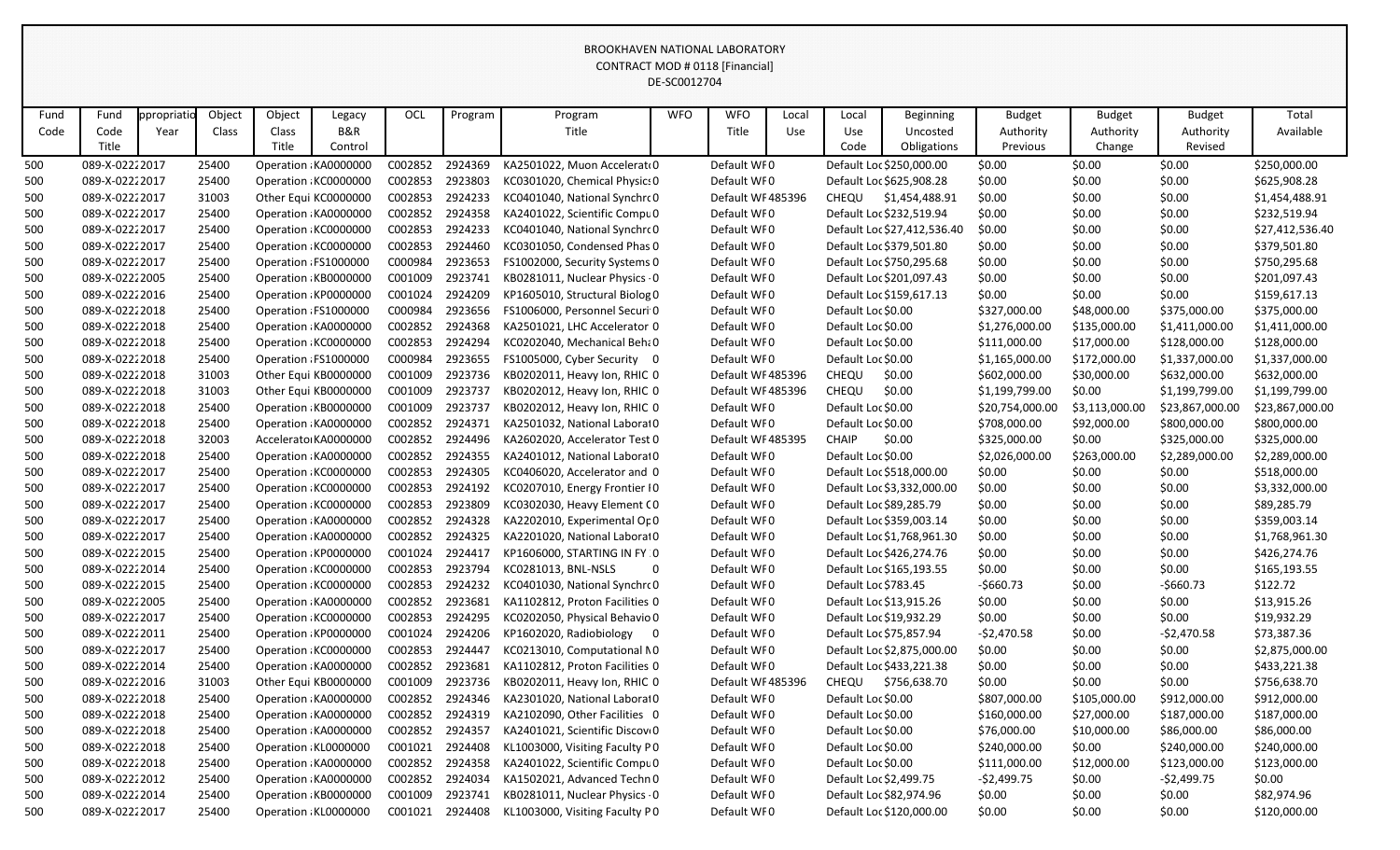|      |                |            |        |                      |                       |         |         |                                | DE-SCOUTZ704 |                    |       |                    |                            |                 |                 |                 |                 |
|------|----------------|------------|--------|----------------------|-----------------------|---------|---------|--------------------------------|--------------|--------------------|-------|--------------------|----------------------------|-----------------|-----------------|-----------------|-----------------|
| Fund | Fund           | ppropriati | Object | Object               | Legacy                | OCL     | Program | Program                        | <b>WFO</b>   | <b>WFO</b>         | Local | Local              | <b>Beginning</b>           | <b>Budget</b>   | <b>Budget</b>   | <b>Budget</b>   | Total           |
| Code | Code           | Year       | Class  | Class                | B&R                   |         |         | Title                          |              | <b>Title</b>       | Use   | Use                | Uncosted                   | Authority       | Authority       | Authority       | Available       |
|      | Title          |            |        | Title                | Control               |         |         |                                |              |                    |       | Code               | Obligations                | Previous        | Change          | Revised         |                 |
| 500  | 089-X-02222016 |            | 25400  |                      | Operation KA0000000   | C002852 | 2924314 | KA2101030, University Servic 0 |              | Default WF0        |       |                    | Default Loc \$85,265.00    | \$0.00          | \$0.00          | \$0.00          | \$85,265.00     |
| 500  | 089-X-02222016 |            | 25400  | Operation KC0000000  |                       | C002853 | 2924447 | KC0213010, Computational NO    |              | Default WF0        |       |                    | Default Loc \$2,141,187.26 | \$0.00          | \$0.00          | \$0.00          | \$2,141,187.26  |
| 500  | 089-X-02222017 |            | 25400  | Operation KC0000000  |                       | C002853 | 2923774 | KC0202020, DO NOT USE!!! E0    |              | Default WF0        |       |                    | Default Loc \$477,041.88   | \$0.00          | \$0.00          | \$0.00          | \$477,041.88    |
| 500  | 089-X-02222017 |            | 25400  |                      | Operation KC0000000   | C002853 | 2923775 | KC0202030, DO NOT USE !!! 0    |              | Default WF0        |       |                    | Default Loc \$183,023.62   | \$0.00          | \$0.00          | \$0.00          | \$183,023.62    |
| 500  | 089-X-02222017 |            | 25400  |                      | Operation KA0000000   | C002852 | 2924319 | KA2102090, Other Facilities 0  |              | Default WF0        |       |                    | Default Loc \$97,189.23    | \$0.00          | \$0.00          | \$0.00          | \$97,189.23     |
| 500  | 089-X-02222017 |            | 32001  |                      | Constructic 39KA00000 | C002786 | 2924263 | 39KA00000PRN11SC40000, LO      |              | Default WF0        |       |                    | Default Loc \$1,650,069.21 | \$0.00          | \$0.00          | \$0.00          | \$1,650,069.21  |
| 500  | 089-X-02222007 |            | 31003  | Other Equi KP0000000 |                       | C001024 | 2923848 | KP1101010, Structural Biolog 0 |              | Default WF 485396  |       | CHEQU              | \$39,292.45                | $-539,292.45$   | \$0.00          | $-539,292.45$   | \$0.00          |
| 500  | 089-X-02222016 |            | 31001  |                      | Major Item KA0000000  | C002852 | 2924320 | KA2103011, MIE                 | $\Omega$     | Default WF485486   |       |                    | CHEQUMIE \$4,378,975.89    | \$0.00          | \$0.00          | \$0.00          | \$4,378,975.89  |
| 500  | 089-X-02222017 |            | 31003  |                      | Other Equi KB0000000  | C001009 | 2923736 | KB0202011, Heavy Ion, RHIC 0   |              | Default WF485396   |       | CHEQU              | \$1,094,000.00             | \$0.00          | \$0.00          | \$0.00          | \$1,094,000.00  |
| 500  | 089-X-02222017 |            | 25400  |                      | Operation KA0000000   | C002852 | 2924368 | KA2501021, LHC Accelerator 0   |              | Default WF0        |       |                    | Default Loc \$1,191,242.15 | \$0.00          | \$0.00          | \$0.00          | \$1,191,242.15  |
| 500  | 089-X-02222017 |            | 25400  | Operation KL0000000  |                       | C001021 | 2924414 | KL1500000, Outreach            |              | Default WF0        |       |                    | Default Loc \$76,950.00    | \$0.00          | \$0.00          | \$0.00          | \$76,950.00     |
| 500  | 089-X-02222015 |            | 25400  |                      | Operation KP0000000   | C001024 | 2924200 | KP1601010, Foundational Ge 0   |              | Default WF0        |       |                    | Default Loc \$180,000.00   | \$0.00          | \$0.00          | \$0.00          | \$180,000.00    |
| 500  | 089-X-02222017 |            | 25400  | Operation KJ0000000  |                       | C001018 | 2924474 | KJ0402010, Computer Scienc 0   |              | Default WF0        |       |                    | Default Loc \$450,000.00   | \$0.00          | \$0.00          | \$0.00          | \$450,000.00    |
| 500  | 089-X-02222018 |            | 25400  |                      | Operation KA0000000   | C002852 | 2924380 | KA2601020, National Laborat0   |              | Default WF0        |       | Default Loc \$0.00 |                            | \$197,000.00    | \$26,000.00     | \$223,000.00    | \$223,000.00    |
| 500  | 089-X-02222018 |            | 25400  |                      | Operation KB0000000   | C001009 | 2923746 | KB0301020, Theory, National 0  |              | Default WF0        |       | Default Loc \$0.00 |                            | \$2,068,000.00  | \$274,000.00    | \$2,342,000.00  | \$2,342,000.00  |
| 500  | 089-X-02222018 |            | 25400  | Operation FS1000000  |                       | C000984 | 2923653 | FS1002000, Security Systems 0  |              | Default WF0        |       | Default Loc \$0.00 |                            | \$498,000.00    | \$74,000.00     | \$572,000.00    | \$572,000.00    |
| 500  | 089-X-02222018 |            | 25400  |                      | Operation KA0000000   | C002852 | 2924328 | KA2202010, Experimental Or 0   |              | Default WF0        |       | Default Loc \$0.00 |                            | \$1,006,000.00  | \$148,000.00    | \$1,154,000.00  | \$1,154,000.00  |
| 500  | 089-X-02222018 |            | 25400  |                      | Operation KB0000000   | C001009 | 2923755 | KB0401022, Low Energy, Oth 0   |              | Default WF0        |       | Default Loc \$0.00 |                            | \$435,000.00    | \$55,000.00     | \$490,000.00    | \$490,000.00    |
| 500  | 089-X-02222018 |            | 25400  |                      | Operation KA0000000   | C002852 | 2924317 | KA2102021, ATLAS Detector 0    |              | Default WF0        |       | Default Loc \$0.00 |                            | \$13,886,000.00 | \$1,804,000.00  | \$15,690,000.00 | \$15,690,000.00 |
| 500  | 089-X-02222018 |            | 31001  |                      | Major Item KA0000000  | C002852 | 2924350 | KA2303011, MIE                 |              | Default WF 4809008 |       | CHEQUMII\$0.00     |                            | \$500,000.00    | \$0.00          | \$500,000.00    | \$500,000.00    |
| 500  | 089-X-02222018 |            | 25400  |                      | Operation KC0000000   | C002853 | 2924233 | KC0401040, National Synchro 0  |              | Default WF0        |       | Default Loc \$0.00 |                            | \$57,839,000.00 | \$6,315,000.00  | \$64,154,000.00 | \$64,154,000.00 |
| 500  | 089-X-02222018 |            | 25400  |                      | Operation KC0000000   | C002853 | 2924504 | KC0202021, Experimental Co 0   |              | Default WF0        |       | Default Loc \$0.00 |                            | \$1,052,000.00  | \$155,000.00    | \$1,207,000.00  | \$1,207,000.00  |
| 500  | 089-X-02222018 |            | 25400  |                      | Operation KA0000000   | C002852 | 2924496 | KA2602020, Accelerator Test 0  |              | Default WF0        |       | Default Loc \$0.00 |                            | \$2,533,000.00  | \$510,000.00    | \$3,043,000.00  | \$3,043,000.00  |
| 500  | 089-X-02222018 |            | 25400  |                      | Operation KA0000000   | C002852 | 2924320 | KA2103011, MIE                 | 0            | Default WF485492   |       | CHOPEMIE \$0.00    |                            | \$931,622.15    | \$0.00          | \$931,622.15    | \$931,622.15    |
| 500  | 089-X-02222018 |            | 25400  | Operation KC0000000  |                       | C002853 | 2924299 | KC0304020, Physical Bioscier 0 |              | Default WF0        |       | Default Loc \$0.00 |                            | \$1,646,000.00  | \$243,000.00    | \$1,889,000.00  | \$1,889,000.00  |
| 500  | 089-X-02222018 |            | 25400  |                      | Operation KA0000000   | C002852 | 2924325 | KA2201020, National Laborat0   |              | Default WF0        |       | Default Loc \$0.00 |                            | \$3,419,000.00  | \$444,000.00    | \$3,863,000.00  | \$3,863,000.00  |
| 500  | 089-X-02222018 |            | 31003  |                      | Other Equi KC0000000  | C002853 | 2924233 | KC0401040, National Synchro 0  |              | Default WF485396   |       | CHEQU              | \$0.00                     | \$4,800,000.00  | \$0.00          | \$4,800,000.00  | \$4,800,000.00  |
| 500  | 089-X-02222018 |            | 25400  | Operation KJ0000000  |                       | C001018 | 2924476 | KJ0403010, Computational P.0   |              | Default WF0        |       | Default Loc \$0.00 |                            | \$100,000.00    | \$0.00          | \$100,000.00    | \$100,000.00    |
| 500  | 089-X-02222018 |            | 32003  |                      | Accelerato KC0000000  | C002853 | 2924233 | KC0401040, National Synchro 0  |              | Default WF485395   |       | <b>CHAIP</b>       | \$0.00                     | \$0.00          | \$2,200,000.00  | \$2,200,000.00  | \$2,200,000.00  |
| 500  | 089-X-02222017 |            | 25400  |                      | Operation KA0000000   | C002852 | 2924317 | KA2102021, ATLAS Detector 0    |              | Default WF0        |       |                    | Default Loc \$9,236,115.22 | \$0.00          | \$0.00          | \$0.00          | \$9,236,115.22  |
| 500  | 089-X-02222016 |            | 25400  |                      | Operation KC0000000   | C002853 | 2924305 | KC0406020, Accelerator and 0   |              | Default WF0        |       |                    | Default Loc \$60,138.03    | \$0.00          | \$0.00          | \$0.00          | \$60,138.03     |
| 500  | 089-X-02222017 |            | 25400  |                      | Operation KA0000000   | C002852 | 2924371 | KA2501032, National Laborat0   |              | Default WF0        |       |                    | Default Loc \$461,630.30   | \$0.00          | \$0.00          | \$0.00          | \$461,630.30    |
| 500  | 089-X-02222016 |            | 31003  | Other Equi FS1000000 |                       | C000984 | 2923655 | FS1005000, Cyber Security 0    |              | Default WF485396   |       | CHEQU              | \$508,268.60               | \$0.00          | \$0.00          | \$0.00          | \$508,268.60    |
| 500  | 089-X-02222017 |            | 25400  |                      | Operation KB0000000   | C001009 | 2923749 | KB0301042, Theory, Nuclear 0   |              | Default WF0        |       |                    | Default Loc \$1,210,156.27 | \$0.00          | \$0.00          | \$0.00          | \$1,210,156.27  |
| 500  | 089-X-02222016 |            | 25400  | Operation KL0000000  |                       | C001021 | 2924408 | KL1003000, Visiting Faculty P0 |              | Default WF0        |       |                    | Default Loc \$4,603.33     | \$0.00          | \$0.00          | \$0.00          | \$4,603.33      |
| 500  | 089-X-02222017 |            | 25400  | Operation KP0000000  |                       | C001024 | 2924209 | KP1605010, Structural Biolog 0 |              | Default WF0        |       |                    | Default Loc \$2,440,282.49 | \$0.00          | \$0.00          | \$0.00          | \$2,440,282.49  |
| 500  | 089-X-02222017 |            | 31001  |                      | Major Item KA0000000  | C002852 | 2924350 | KA2303011, MIE                 |              | Default WF4809008  |       |                    | CHEQUMII\$2,334,659.11     | \$0.00          | \$0.00          | \$0.00          | \$2,334,659.11  |
| 500  | 089-X-02222017 |            | 32001  |                      | Constructic 39KG01000 | C003087 | 2924481 | 39KG01000PRN17SC73000 C 0      |              | Default WF0        |       |                    | Default Loc \$1,772,460.86 | \$0.00          | \$0.00          | \$0.00          | \$1,772,460.86  |
| 500  | 089-X-02222017 |            | 25400  |                      | Operation KA0000000   | C002852 | 2924336 | KA2202090, Other Facilities 0  |              | Default WF0        |       |                    | Default Loc \$16,370.35    | \$0.00          | \$0.00          | \$0.00          | \$16,370.35     |
| 500  | 089-X-02222017 |            | 31003  |                      | Other Equi KB0000000  | C001009 | 2923737 | KB0202012, Heavy Ion, RHIC 0   |              | Default WF485396   |       | <b>CHEQU</b>       | \$2,650,000.00             | \$0.00          | -\$2,318,685.09 | -\$2,318,685.09 | \$331,314.91    |
| 500  | 089-X-02222017 |            | 25400  |                      | Operation KB0000000   | C001009 | 2923737 | KB0202012, Heavy Ion, RHIC 0   |              | Default WF0        |       |                    | Default Loc \$8,542,881.26 | \$0.00          | \$2,318,685.09  | \$2,318,685.09  | \$10,861,566.35 |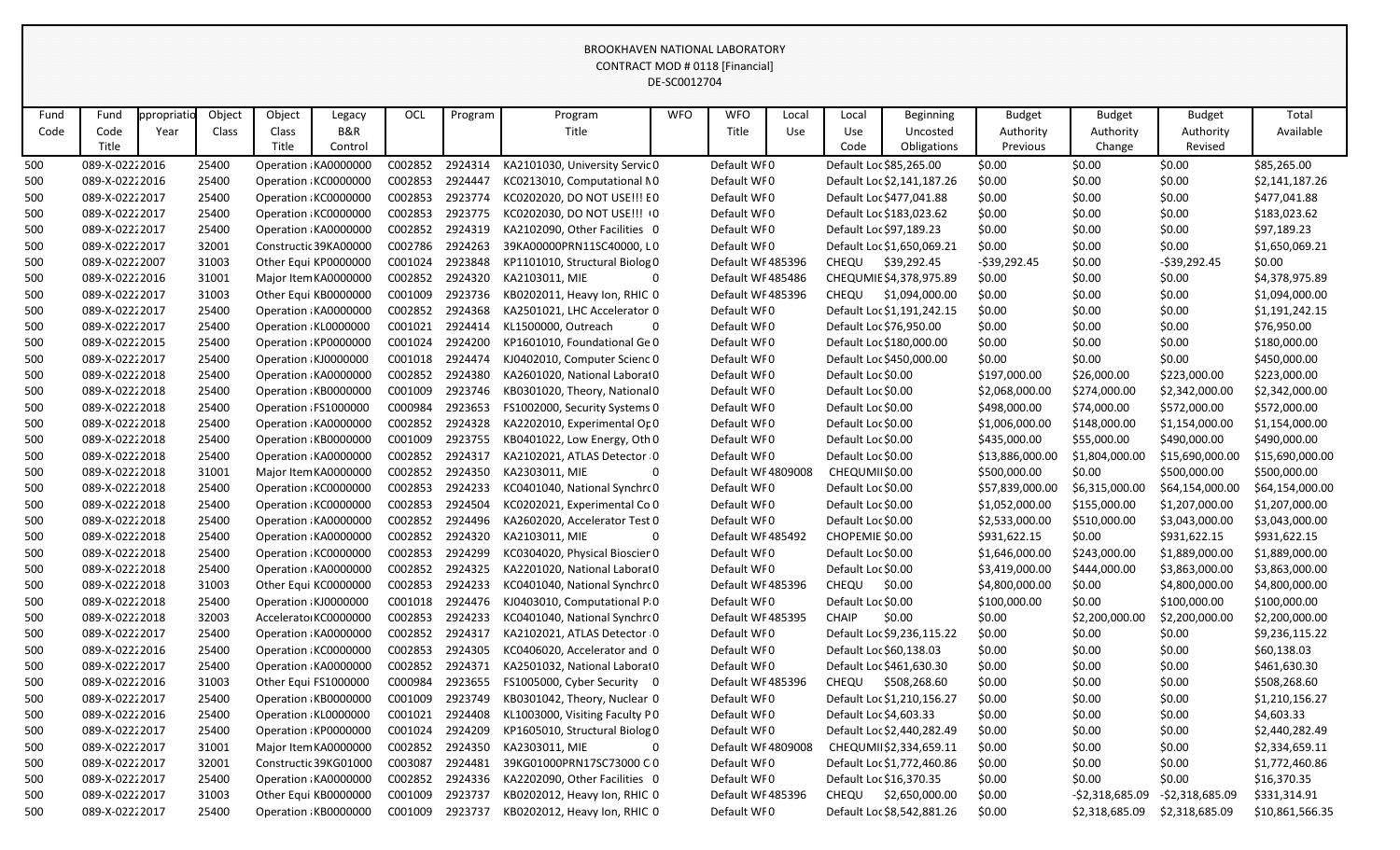|      |                |            |        |        |                       |         |         |                                    | DE-SC0012704 |                   |       |                         |                             |                 |                |                 |                 |
|------|----------------|------------|--------|--------|-----------------------|---------|---------|------------------------------------|--------------|-------------------|-------|-------------------------|-----------------------------|-----------------|----------------|-----------------|-----------------|
| Fund | Fund           | ppropriati | Object | Object | Legacy                | OCL     | Program | Program                            | <b>WFO</b>   | <b>WFO</b>        | Local | Local                   | Beginning                   | <b>Budget</b>   | <b>Budget</b>  | <b>Budget</b>   | Total           |
| Code | Code           | Year       | Class  | Class  | <b>B&amp;R</b>        |         |         | Title                              |              | Title             | Use   | Use                     | Uncosted                    | Authority       | Authority      | Authority       | Available       |
|      | Title          |            |        | Title  | Control               |         |         |                                    |              |                   |       | Code                    | Obligations                 | Previous        | Change         | Revised         |                 |
| 500  | 089-X-02222017 |            | 25400  |        | Operation KA0000000   | C002852 | 2924314 | KA2101030, University Servic 0     |              | Default WF0       |       |                         | Default Loc \$138,670.00    | \$0.00          | \$0.00         | \$0.00          | \$138,670.00    |
| 500  | 089-X-02222016 |            | 25400  |        | Operation KJ0000000   | C001018 | 2924137 | KJ0404000, Next Generation 0       |              | Default WF0       |       | Default Loc \$70,692.64 |                             | \$0.00          | \$0.00         | \$0.00          | \$70,692.64     |
| 500  | 089-X-02222017 |            | 25400  |        | Operation KJ0000000   | C001018 | 2924476 | KJ0403010, Computational P.0       |              | Default WF0       |       |                         | Default Loc \$820,586.31    | \$0.00          | \$0.00         | \$0.00          | \$820,586.31    |
| 500  | 089-X-02222018 |            | 25400  |        | Operation KC0000000   | C002853 | 2924405 | KC0201060, Neutron and X-R0        |              | Default WF0       |       | Default Loc \$0.00      |                             | \$1,309,000.00  | \$193,000.00   | \$1,502,000.00  | \$1,502,000.00  |
| 500  | 089-X-02222018 |            | 32003  |        | Accelerato KB0000000  | C001009 | 2923736 | KB0202011, Heavy Ion, RHIC 0       |              | Default WF485395  |       | <b>CHAIP</b>            | \$0.00                      | \$1,300,000.00  | \$156,000.00   | \$1,456,000.00  | \$1,456,000.00  |
| 500  | 089-X-02222018 |            | 25400  |        | Operation KB0000000   | C001009 | 2923736 | KB0202011, Heavy Ion, RHIC 0       |              | Default WF0       |       | Default Loc \$0.00      |                             | \$73,790,000.00 | \$8,981,000.00 | \$82,771,000.00 | \$82,771,000.00 |
| 500  | 089-X-02222018 |            | 25400  |        | Operation KP0000000   | C001024 | 2924203 | KP1601040, Computational BO        |              | Default WF0       |       | Default Loc \$0.00      |                             | \$370,000.00    | \$0.00         | \$370,000.00    | \$370,000.00    |
| 500  | 089-X-02222018 |            | 25400  |        | Operation KP0000000   | C001024 | 2924209 | KP1605010, Structural Biolog 0     |              | Default WF0       |       | Default Loc \$0.00      |                             | \$1,696,000.00  | \$205,000.00   | \$1,901,000.00  | \$1,901,000.00  |
| 500  | 089-X-02222018 |            | 25400  |        | Operation FS1000000   | C000984 | 2923657 | FS1007000, Material Control 0      |              | Default WF0       |       | Default Loc \$0.00      |                             | \$394,000.00    | \$58,000.00    | \$452,000.00    | \$452,000.00    |
| 500  | 089-X-02222018 |            | 25400  |        | Operation KP0000000   | C001024 | 2924200 | KP1601010, Foundational Ge 0       |              | Default WF0       |       | Default Loc \$0.00      |                             | \$1,237,000.00  | \$0.00         | \$1,237,000.00  | \$1,237,000.00  |
| 500  | 089-X-02222018 |            | 25400  |        | Operation KA0000000   | C002852 | 2924313 | KA2101020, National Laborat0       |              | Default WF0       |       | Default Loc \$0.00      |                             | \$3,164,000.00  | \$411,000.00   | \$3,575,000.00  | \$3,575,000.00  |
| 500  | 089-X-02222018 |            | 25400  |        | Operation KP0000000   | C001024 | 2924462 | KP1703040, Climate Model D0        |              | Default WF0       |       | Default Loc \$0.00      |                             | \$570,000.00    | \$84,000.00    | \$654,000.00    | \$654,000.00    |
| 500  | 089-X-02222017 |            | 25400  |        | Operation KA0000000   | C002852 | 2924366 | KA2501012, National Laborat0       |              | Default WF0       |       | Default Loc \$924.97    |                             | \$0.00          | \$0.00         | \$0.00          | \$924.97        |
| 500  | 089-X-02222017 |            | 25400  |        | Operation KB0000000   | C001009 | 2923746 | KB0301020, Theory, National 0      |              | Default WF0       |       |                         | Default Loc \$2,050,352.25  | \$0.00          | \$0.00         | \$0.00          | \$2,050,352.25  |
| 500  | 089-X-02222015 |            | 25400  |        | Operation KA0000000   | C002852 | 2924313 | KA2101020, National Laborat0       |              | Default WF485474  |       | CHOPEMIE \$43,502.97    |                             | \$0.00          | \$0.00         | \$0.00          | \$43,502.97     |
| 500  | 089-X-02222017 |            | 25400  |        | Operation KC0000000   | C002853 | 2924299 | KC0304020, Physical Bioscier 0     |              | Default WF0       |       |                         | Default Loc \$1,286,114.39  | \$0.00          | \$0.00         | \$0.00          | \$1,286,114.39  |
| 500  | 089-X-02222017 |            | 25400  |        | Operation KC0000000   | C002853 | 2924300 | KC0304030, Solar Photochen 0       |              | Default WF0       |       |                         | Default Loc \$2,845,516.62  | \$0.00          | \$0.00         | \$0.00          | \$2,845,516.62  |
| 500  | 089-X-02222017 |            | 25400  |        | Operation KP0000000   | C001024 | 2924462 | KP1703040, Climate Model DO        |              | Default WF0       |       |                         | Default Loc \$1,431,000.00  | \$0.00          | \$0.00         | \$0.00          | \$1,431,000.00  |
| 500  | 089-X-02222016 |            | 25400  |        | Operation KJ0000000   | C001018 | 2924135 | KJ0402000, Computer Scienc 0       |              | Default WF0       |       |                         | Default Loc \$200,953.34    | \$0.00          | \$0.00         | \$0.00          | \$200,953.34    |
| 500  | 089-X-02222017 |            | 32003  |        | Accelerato KB0000000  | C001009 | 2923736 | KB0202011, Heavy Ion, RHIC 0       |              | Default WF485395  |       | CHAIP                   | \$2,369,000.00              | \$0.00          | \$0.00         | \$0.00          | \$2,369,000.00  |
| 500  | 089-X-02222017 |            | 25400  |        | Operation KP0000000   | C001024 | 2924203 | KP1601040, Computational BO        |              | Default WF0       |       |                         | Default Loc \$492,000.00    | \$0.00          | \$0.00         | \$0.00          | \$492,000.00    |
| 500  | 089-X-02222017 |            | 25400  |        | Operation KB0000000   | C001009 | 2924156 | KB0201052, Heavy Ion Accele 0      |              | Default WF0       |       |                         | Default Loc \$817,467.84    | \$0.00          | \$0.00         | \$0.00          | \$817,467.84    |
| 500  | 089-X-02222015 |            | 25400  |        | Operation KA0000000   | C002852 | 2924342 | KA2203012, Line Item OPC 0         |              | Default WF0       |       | Default Loc \$219.26    |                             | $-5219.26$      | \$0.00         | $-5219.26$      | \$0.00          |
| 500  | 089-X-02222011 |            | 31003  |        | Other Equi KC0000000  | C002853 | 3023325 | KC0203020, Synthesis and Pr 0      |              | Default WF 485396 |       | <b>CHEQU</b>            | \$2,515.98                  | \$0.00          | \$0.00         | \$0.00          | \$2,515.98      |
| 500  | 089-X-02222017 |            | 25400  |        | Operation KA0000000   | C002852 | 2924320 | KA2103011, MIE<br>-0               |              | Default WF485493  |       |                         | CHOPEMIE \$1,149,482.75     | \$0.00          | \$0.00         | \$0.00          | \$1,149,482.75  |
| 500  | 089-X-02222005 |            | 25400  |        | Operation KA0000000   | C002852 | 2923680 | KA1102811, Proton Facilities 0     |              | Default WF0       |       |                         | Default Loc \$437,633.18    | \$0.00          | \$0.00         | \$0.00          | \$437,633.18    |
| 500  | 089-X-02222017 |            | 25400  |        | Operation KJ0000000   | C001018 | 2924137 | KJ0404000, Next Generation 0       |              | Default WF0       |       |                         | Default Loc \$730,000.00    | \$0.00          | \$0.00         | \$0.00          | \$730,000.00    |
| 500  | 089-X-02222017 |            | 25400  |        | Operation KC0000000   | C002853 | 2924242 | KC0403020, Center for Funct 0      |              | Default WF0       |       |                         | Default Loc \$11,363,791.95 | \$0.00          | \$0.00         | \$0.00          | \$11,363,791.95 |
| 500  | 089-X-02222017 |            | 25400  |        | Operation KA0000000   | C002852 | 2924357 | KA2401021, Scientific Discov 0     |              | Default WF0       |       |                         | Default Loc \$120,000.00    | \$0.00          | \$0.00         | \$0.00          | \$120,000.00    |
| 500  | 089-X-02222018 |            | 32001  |        | Constructic 39KG01000 | C003087 | 2924481 | 39KG01000PRN17SC73000 C 0          |              | Default WF0       |       | Default Loc \$0.00      |                             | \$3,318,233.00  | \$2,466,000.00 | \$5,784,233.00  | \$5,784,233.00  |
| 500  | 089-X-02222018 |            | 25400  |        | Operation KA0000000   | C002852 | 2924320 | KA2103011, MIE<br>$\overline{0}$   |              | Default WF485493  |       | CHOPEMIE \$0.00         |                             | \$6,423,000.00  | \$766,000.00   | \$7,189,000.00  | \$7,189,000.00  |
| 500  | 089-X-02222018 |            | 25400  |        | Operation KJ0000000   | C001018 | 2924516 | KJ0403040, Computational Pi0       |              | Default WF0       |       | Default Loc \$0.00      |                             | \$120,000.00    | \$0.00         | \$120,000.00    | \$120,000.00    |
| 500  | 089-X-02222018 |            | 25400  |        | Operation KC0000000   | C002853 | 2924460 | KC0301050, Condensed Phas 0        |              | Default WF0       |       | Default Loc \$0.00      |                             | \$223,000.00    | \$33,000.00    | \$256,000.00    | \$256,000.00    |
| 500  | 089-X-02222018 |            | 25400  |        | Operation KL0000000   | C001021 | 2924406 | KL1001000, Science Undergra0       |              | Default WF0       |       | Default Loc \$0.00      |                             | \$1,050,000.00  | \$196,000.00   | \$1,246,000.00  | \$1,246,000.00  |
| 500  | 089-X-02222018 |            | 25400  |        | Operation FS1000000   | C000984 | 2923654 | FS1004000, Information Secu 0      |              | Default WF0       |       | Default Loc \$0.00      |                             | \$284,000.00    | \$42,000.00    | \$326,000.00    | \$326,000.00    |
| 500  | 089-X-02222016 |            | 25400  |        | Operation KP0000000   | C001024 | 2924200 | KP1601010, Foundational Ge 0       |              | Default WF0       |       | Default Loc \$0.00      |                             | \$0.00          | \$521,900.65   | \$521,900.65    | \$521,900.65    |
| 510  | 089-X-02222017 |            | 25400  |        | Operation 456100000   | C003005 | 6600199 | 456165021, Cooperative Res 4860747 |              | CHAGR8710         |       | Default Loc \$94,245.21 |                             | \$0.00          | \$0.00         | \$0.00          | \$94,245.21     |
| 510  | 089-X-02222018 |            | 25400  |        | Operation 456100000   | C003005 | 6600199 | 456165021, Cooperative Res 4861014 |              | CHAGR8400         |       | Default Loc \$0.00      |                             | \$128,958.68    | \$0.00         | \$128,958.68    | \$128,958.68    |
| 510  | 089-X-02222018 |            | 25400  |        | Operation 456100000   | C003005 | 6600199 | 456165021, Cooperative Res 4861004 |              | CHAGR8410         |       | Default Loc \$0.00      |                             | \$44,930.10     | \$0.00         | \$44,930.10     | \$44,930.10     |
| 510  | 089-X-02222018 |            | 25400  |        | Operation 456100000   | C003005 | 6600199 | 456165021, Cooperative Res 4861091 |              | CHAGRRIKI0        |       | Default Loc \$0.00      |                             | \$0.00          | \$368,693.08   | \$368,693.08    | \$368,693.08    |
| 510  | 089-X-02222017 |            | 25400  |        | Operation 456100000   | C003005 | 6600199 | 456165021, Cooperative Res 4861036 |              | CHAGR8400         |       | Default Loc \$10,223.77 |                             | \$0.00          | \$0.00         | \$0.00          | \$10,223.77     |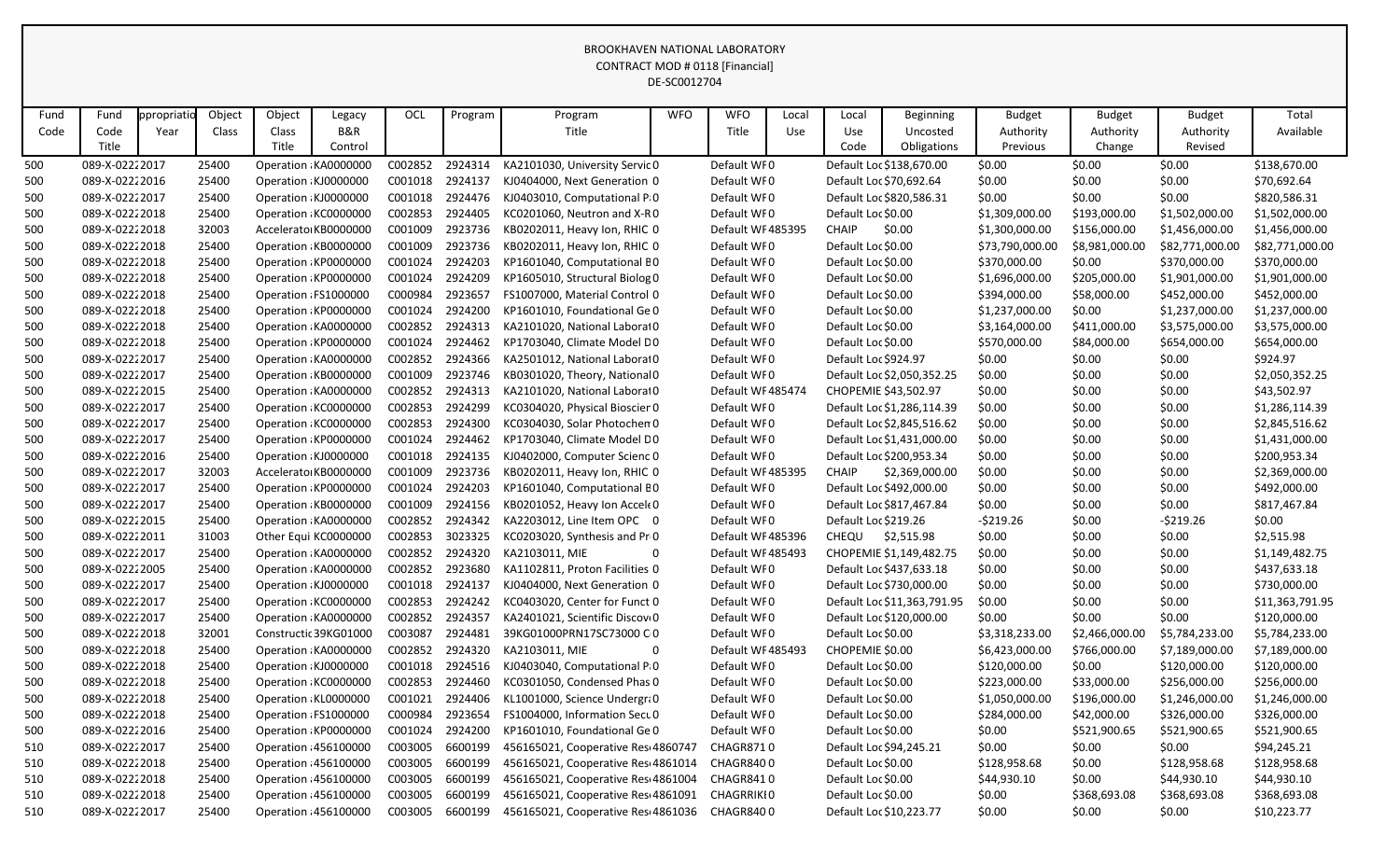|      |                |            |        |        |                       |         |                 |                                                     | DE-SC0012704 |                  |       |                         |                            |               |               |               |                |
|------|----------------|------------|--------|--------|-----------------------|---------|-----------------|-----------------------------------------------------|--------------|------------------|-------|-------------------------|----------------------------|---------------|---------------|---------------|----------------|
| Fund | Fund           | ppropriati | Object | Object | Legacy                | OCL     | Program         | Program                                             | <b>WFO</b>   | <b>WFO</b>       | Local | Local                   | <b>Beginning</b>           | <b>Budget</b> | <b>Budget</b> | <b>Budget</b> | Total          |
| Code | Code           | Year       | Class  | Class  | <b>B&amp;R</b>        |         |                 | Title                                               |              | Title            | Use   | Use                     | Uncosted                   | Authority     | Authority     | Authority     | Available      |
|      | Title          |            |        | Title  | Control               |         |                 |                                                     |              |                  |       | Code                    | Obligations                | Previous      | Change        | Revised       |                |
| 510  | 089-X-02222017 |            | 25400  |        | Operation : 456100000 | C003005 | 6600199         | 456165021, Cooperative Res 4860934                  |              | <b>CHAGR8730</b> |       | Default Loc \$5,519.07  |                            | $-5169.32$    | \$0.00        | $-$169.32$    | \$5,349.75     |
| 510  | 089-X-02222017 |            | 25400  |        | Operation : 456100000 | C003005 | 6600199         | 456165021, Cooperative Res 4861014                  |              | CHAGR8400        |       | Default Loc \$23,840.15 |                            | \$0.00        | \$0.00        | \$0.00        | \$23,840.15    |
| 510  | 089-X-02222017 |            | 25400  |        | Operation 456100000   | C003005 | 6600199         | 456165021, Cooperative Res 4861004                  |              | CHAGR8410        |       | Default Loc \$14,968.90 |                            | \$0.00        | \$0.00        | \$0.00        | \$14,968.90    |
| 511  | 089-X-02222017 |            | 25400  |        | Operation : 456100000 | C003005 | 6600146         | 456160031, Industry - Dome: 4861027                 |              | CHAGR8400        |       | Default Loc \$22,087.45 |                            | $-50.03$      | \$0.00        | $-50.03$      | \$22,087.42    |
| 511  | 089-X-02222016 |            | 25400  |        | Operation : 456100000 | C003005 | 6600146         | 456160031, Industry - Dome: 4860686                 |              | <b>CHAGR8780</b> |       | Default Loc \$19,755.50 |                            | \$0.00        | \$0.00        | \$0.00        | \$19,755.50    |
| 511  | 089-X-02222017 |            | 25400  |        | Operation 456100000   | C003005 | 6600146         | 456160031, Industry - Dome: 4861042                 |              | CHAGR8400        |       | Default Loc \$17.49     |                            | $-517.49$     | \$0.00        | $-517.49$     | \$0.00         |
| 511  | 089-X-02222017 |            | 25400  |        | Operation : 456100000 | C003005 | 6600146         | 456160031, Industry - Dome: 4861028                 |              | CHAGR8410        |       | Default Loc \$336.15    |                            | $-5336.15$    | \$0.00        | $-5336.15$    | \$0.00         |
| 511  | 089-X-02222017 |            | 25400  |        | Operation 456100000   | C003005 | 6600146         | 456160031, Industry - Dome: 4861009                 |              | CHAGR8410        |       | Default Loc \$7,036.36  |                            | \$0.00        | \$0.00        | \$0.00        | \$7,036.36     |
| 511  | 089-X-02222017 |            | 25400  |        | Operation 456100000   | C003005 | 6600147         | 456160032, Industry - Foreig 4861040                |              | CHAGR8410        |       | Default Loc \$22,694.53 |                            | $-521,844.66$ | \$0.00        | -\$21,844.66  | \$849.87       |
| 511  | 089-X-02222017 |            | 25400  |        | Operation : 456100000 | C003005 | 6600146         | 456160031, Industry - Dome: 4861022                 |              | CHAGR8410        |       |                         | Default Loc \$2,641,348.88 | \$0.00        | \$0.00        | \$0.00        | \$2,641,348.88 |
| 511  | 089-X-02222018 |            | 25400  |        | Operation 456100000   | C003005 | 6600146         | 456160031, Industry - Dome: 4861020                 |              | CHAGR8400        |       | Default Loc \$0.00      |                            | \$203,823.89  | \$0.00        | \$203,823.89  | \$203,823.89   |
| 511  | 089-X-02222018 |            | 25400  |        | Operation : 456100000 | C003005 | 6600147         | 456160032, Industry - Foreig 4861032                |              | CHAGR8410        |       | Default Loc \$0.00      |                            | \$57,959.29   | \$58,252.42   | \$116,211.71  | \$116,211.71   |
| 511  | 089-X-02222018 |            | 25400  |        | Operation : 456100000 | C003005 | 6600146         | 456160031, Industry - Dome: 4861059                 |              | CHAGR8420        |       | Default Loc \$0.00      |                            | \$6,000.00    | \$0.00        | \$6,000.00    | \$6,000.00     |
| 511  | 089-X-02222018 |            | 25400  |        | Operation 456100000   | C003005 | 6600146         | 456160031, Industry - Dome: 4861080                 |              | CHAGR8430        |       | Default Loc \$0.00      |                            | \$91,831.68   | \$0.00        | \$91,831.68   | \$91,831.68    |
| 511  | 089-X-02222018 |            | 25400  |        | Operation 456100000   | C003005 | 6600146         | 456160031, Industry - Dome: 4860977                 |              | <b>CHAGR8730</b> |       | Default Loc \$0.00      |                            | \$139,805.83  | \$0.00        | \$139,805.83  | \$139,805.83   |
| 511  | 089-X-02222018 |            | 25400  |        | Operation : 456100000 | C003005 | 6600147         | 456160032, Industry - Foreig 4801577                |              | CH AGR8780       |       | Default Loc \$0.00      |                            | \$50,485.44   | \$0.00        | \$50,485.44   | \$50,485.44    |
| 511  | 089-X-02222018 |            | 25400  |        | Operation 456100000   | C003005 | 6600146         | 456160031, Industry - Dome: 4861056                 |              | CHAGR8400        |       | Default Loc \$0.00      |                            | \$293,689.32  | \$0.00        | \$293,689.32  | \$293,689.32   |
| 511  | 089-X-02222018 |            | 25400  |        | Operation 456100000   | C003005 | 6600146         | 456160031, Industry - Dome: 4861077                 |              | <b>CHAGR8430</b> |       | Default Loc \$0.00      |                            | \$11,750.00   | $-54,863.39$  | \$6,886.61    | \$6,886.61     |
| 511  | 089-X-02222017 |            | 25400  |        | Operation 456100000   | C003005 | 6600146         | 456160031, Industry - Dome: 4860971                 |              | <b>CHAGR8730</b> |       | Default Loc \$51,738.93 |                            | \$0.00        | \$0.00        | \$0.00        | \$51,738.93    |
| 511  | 089-X-02222017 |            | 25400  |        | Operation 456100000   | C003005 | 6600146         | 456160031, Industry - Dome: 4860928                 |              | CHAGR8730        |       | Default Loc \$95,137.44 |                            | \$0.00        | \$0.00        | \$0.00        | \$95,137.44    |
| 511  | 089-X-02222015 |            | 25400  |        | Operation : 456100000 | C003005 | 6600146         | 456160031, Industry - Dome: 4860880                 |              | CHAGR8720        |       | Default Loc \$8,195.24  |                            | \$0.00        | \$0.00        | \$0.00        | \$8,195.24     |
| 511  | 089-X-02222017 |            | 25400  |        | Operation 456100000   | C003005 | 6600147         | 456160032, Industry - Foreig 4860984                |              | CHAGR8400        |       | Default Loc \$828.80    |                            | \$0.00        | \$0.00        | \$0.00        | \$828.80       |
| 511  | 089-X-02222016 |            | 25400  |        | Operation 456100000   | C003005 | 6600146         | 456160031, Industry - Dome: 4860831                 |              | <b>CHAGR8720</b> |       | Default Loc \$4,332.74  |                            | \$0.00        | \$0.00        | \$0.00        | \$4,332.74     |
| 511  | 089-X-02222017 |            | 25400  |        | Operation : 456100000 | C003005 | 6600146         | 456160031, Industry - Dome: 4861056                 |              | CHAGR8400        |       | Default Loc \$29,126.21 |                            | \$0.00        | \$0.00        | \$0.00        | \$29,126.21    |
| 511  | 089-X-02222017 |            | 25400  |        | Operation 456100000   | C003005 | 6600147         | 456160032, Industry - Foreig 4860800                |              | CHAGR8710        |       | Default Loc \$683.29    |                            | \$0.00        | \$0.00        | \$0.00        | \$683.29       |
| 511  | 089-X-02222017 |            | 25400  |        | Operation : 456100000 | C003005 | 6600147         | 456160032, Industry - Foreig 4860978                |              | CHAGR8730        |       | Default Loc \$12,052.71 |                            | $-$12,052.71$ | \$0.00        | $-$12,052.71$ | \$0.00         |
| 511  | 089-X-02222017 |            | 25400  |        | Operation 456100000   | C003005 | 6600147         | 456160032, Industry - Foreig 4861001                |              | CHAGR8410        |       | Default Loc \$868.67    |                            | -\$868.67     | \$0.00        | $-$ \$868.67  | \$0.00         |
| 511  | 089-X-02222018 |            | 25400  |        | Operation 456100000   |         | C003005 6600146 | 456160031, Industry - Dome: 4861075 CHAGR8430       |              |                  |       | Default Loc \$0.00      |                            | \$29,770.61   | \$0.00        | \$29,770.61   | \$29,770.61    |
| 511  | 089-X-02222018 |            | 25400  |        | Operation 456100000   | C003005 | 6600146         | 456160031, Industry - Dome: 4860971                 |              | CHAGR8730        |       | Default Loc \$0.00      |                            | \$8,509.23    | \$0.00        | \$8,509.23    | \$8,509.23     |
| 511  | 089-X-02222018 |            | 25400  |        | Operation 456100000   | C003005 | 6600146         | 456160031, Industry - Dome: 4861058                 |              | CHAGR8430        |       | Default Loc \$0.00      |                            | \$45,000.00   | \$0.00        | \$45,000.00   | \$45,000.00    |
| 511  | 089-X-02222018 |            | 25400  |        | Operation 456100000   | C003005 | 6600146         | 456160031, Industry - Dome: 4861052                 |              | CHAGR8410        |       | Default Loc \$0.00      |                            | \$212,491.12  | \$55,306.60   | \$267,797.72  | \$267,797.72   |
| 511  | 089-X-02222018 |            | 25400  |        | Operation 456100000   | C003005 | 6600146         | 456160031, Industry - Dome: 4861053                 |              | CHAGR8420        |       | Default Loc \$0.00      |                            | \$92,258.00   | \$34,000.00   | \$126,258.00  | \$126,258.00   |
| 511  | 089-X-02222018 |            | 25400  |        | Operation 456100000   | C003005 | 6600146         | 456160031, Industry - Dome: 4861090                 |              | CHAGR8430        |       | Default Loc \$0.00      |                            | \$0.00        | \$115,860.00  | \$115,860.00  | \$115,860.00   |
| 511  | 089-X-02222017 |            | 25400  |        | Operation 456100000   | C003005 | 6600146         | 456160031, Industry - Dome: 4860986                 |              | CHAGR8400        |       | Default Loc \$288.29    |                            | -\$288.29     | \$0.00        | -\$288.29     | \$0.00         |
| 511  | 089-X-02222017 |            | 25400  |        | Operation 456100000   | C003005 | 6600146         | 456160031, Industry - Dome: 4861026                 |              | CHAGR8400        |       | Default Loc \$2,069.60  |                            | $-52,243.82$  | \$0.00        | -\$2,243.82   | -\$174.22      |
| 511  | 089-X-02222017 |            | 25400  |        | Operation 456100000   | C003005 | 6600146         | 456160031, Industry - Dome: 4860989                 |              | CHAGR8400        |       | Default Loc \$1,582.55  |                            | $-$ \$53.90   | \$0.00        | $-$ \$53.90   | \$1,528.65     |
| 511  | 089-X-02222017 |            | 25400  |        | Operation 456100000   | C003005 | 6600146         | 456160031, Industry - Dome: 4860949                 |              | CHAGR8730        |       | Default Loc \$10,245.93 |                            | \$0.00        | \$0.00        | \$0.00        | \$10,245.93    |
| 511  | 089-X-02222017 |            | 25400  |        | Operation 456100000   | C003005 | 6600146         | 456160031, Industry - Dome: 4861047                 |              | CHAGR8410        |       | Default Loc \$552.18    |                            | \$0.00        | \$0.00        | \$0.00        | \$552.18       |
| 511  | 089-X-02222018 |            | 25400  |        | Operation 456100000   | C003005 | 6600146         | 456160031, Industry - Dome: 4861033                 |              | CHAGR8400        |       | Default Loc \$0.00      |                            | \$37,346.38   | \$0.00        | \$37,346.38   | \$37,346.38    |
| 511  | 089-X-02222018 |            | 25400  |        | Operation 456100000   | C003005 | 6600146         | 456160031, Industry - Dome: 4861046                 |              | CHAGR8410        |       | Default Loc \$0.00      |                            | \$33,750.00   | \$0.00        | \$33,750.00   | \$33,750.00    |
| 511  | 089-X-02222018 |            | 25400  |        | Operation 456100000   |         |                 | C003005 6600146 456160031, Industry - Dome: 4861066 |              | CHAGR8420        |       | Default Loc \$0.00      |                            | \$172,327.42  | \$69,119.88   | \$241,447.30  | \$241,447.30   |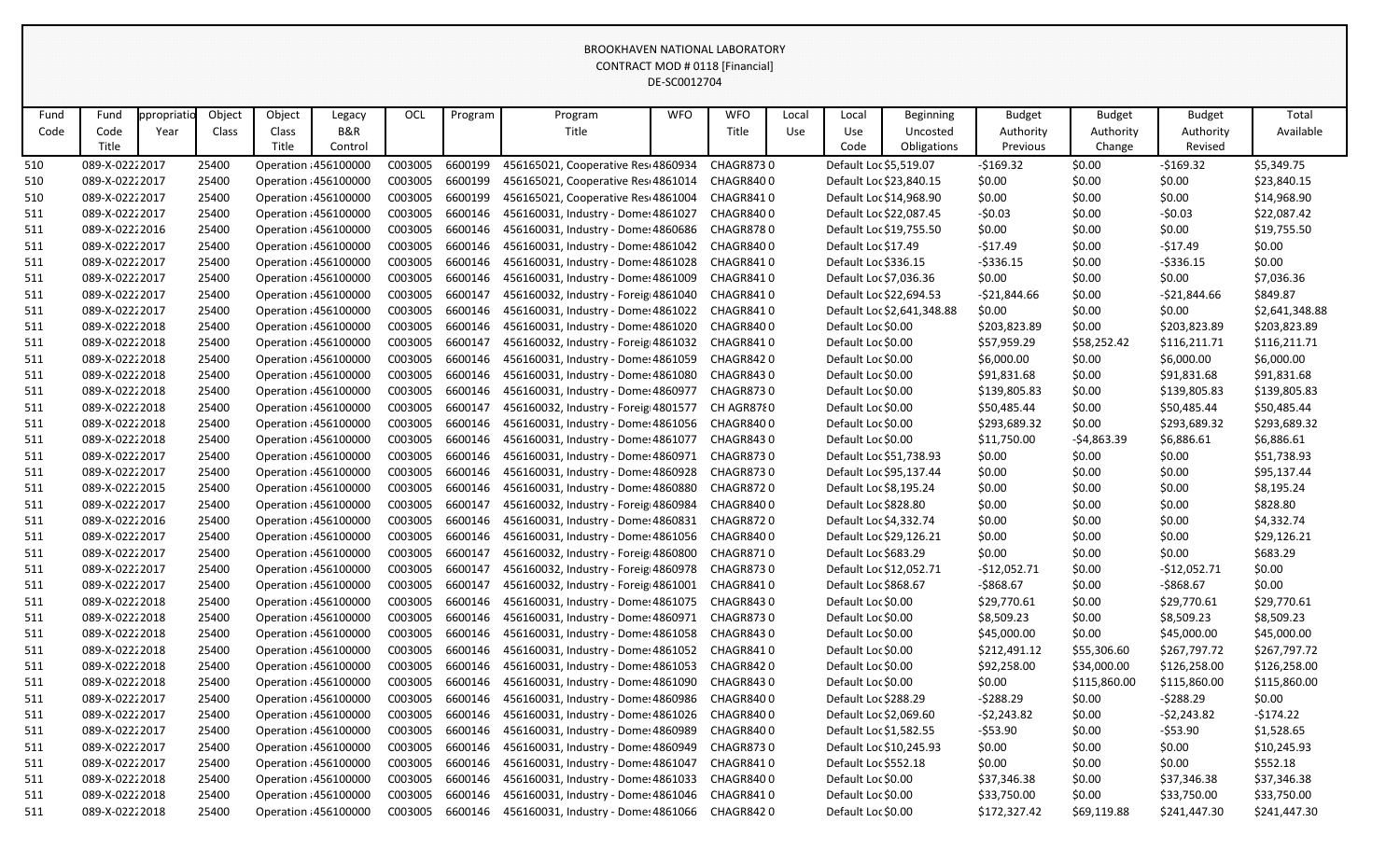|      |                |             |        |              |                     |                 |         |                                                     | DE-SC0012704 |            |       |                         |                          |                |                |                |                |
|------|----------------|-------------|--------|--------------|---------------------|-----------------|---------|-----------------------------------------------------|--------------|------------|-------|-------------------------|--------------------------|----------------|----------------|----------------|----------------|
| Fund | Fund           | ppropriatio | Object | Object       | Legacy              | OCL             | Program | Program                                             | <b>WFO</b>   | <b>WFO</b> | Local | Local                   | <b>Beginning</b>         | <b>Budget</b>  | <b>Budget</b>  | <b>Budget</b>  | Total          |
| Code | Code           | Year        | Class  | <b>Class</b> | <b>B&amp;R</b>      |                 |         | Title                                               |              | Title      | Use   | Use                     | Uncosted                 | Authority      | Authority      | Authority      | Available      |
|      | Title          |             |        | Title        | Control             |                 |         |                                                     |              |            |       | Code                    | Obligations              | Previous       | Change         | Revised        |                |
| 511  | 089-X-02222018 |             | 25400  |              | Operation 456100000 | C003005         | 6600146 | 456160031, Industry - Dome: 4861022                 |              | CHAGR8410  |       | Default Loc \$0.00      |                          | \$4,856,391.65 | \$1,759,940.55 | \$6,616,332.20 | \$6,616,332.20 |
| 511  | 089-X-02222018 |             | 25400  |              | Operation 456100000 | C003005         | 6600147 | 456160032, Industry - Foreig 4860984                |              | CHAGR8400  |       | Default Loc \$0.00      |                          | \$79,580.54    | \$0.00         | \$79,580.54    | \$79,580.54    |
| 511  | 089-X-02222018 |             | 25400  |              | Operation 456100000 | C003005         | 6600146 | 456160031, Industry - Dome: 4861062                 |              | CHAGR8420  |       | Default Loc \$0.00      |                          | \$43,689.32    | \$0.00         | \$43,689.32    | \$43,689.32    |
| 511  | 089-X-02222018 |             | 25400  |              | Operation 456100000 | C003005         | 6600146 | 456160031, Industry - Dome: 4861088                 |              | CHAGR8430  |       | Default Loc \$0.00      |                          | \$229,579.42   | \$0.00         | \$229,579.42   | \$229,579.42   |
| 511  | 089-X-02222018 |             | 25400  |              | Operation 456100000 | C003005         | 6600146 | 456160031, Industry - Dome: 4861089                 |              | CHAGR8430  |       | Default Loc \$0.00      |                          | \$0.00         | \$29,320.39    | \$29,320.39    | \$29,320.39    |
| 511  | 089-X-02222017 |             | 25400  |              | Operation 456100000 | C003005         | 6600146 | 456160031, Industry - Dome: 4861045                 |              | CHAGR8400  |       | Default Loc \$1,270.32  |                          | \$0.00         | \$0.00         | \$0.00         | \$1,270.32     |
| 511  | 089-X-02222017 |             | 25400  |              | Operation 456100000 | C003005         | 6600146 | 456160031, Industry - Dome: 4860969                 |              | CHAGR8730  |       | Default Loc \$47,519.68 |                          | \$0.00         | \$0.00         | \$0.00         | \$47,519.68    |
| 511  | 089-X-02222017 |             | 25400  |              | Operation 456100000 | C003005         | 6600146 | 456160031, Industry - Dome: 4860977                 |              | CHAGR8730  |       | Default Loc \$5,748.27  |                          | \$0.00         | \$0.00         | \$0.00         | \$5,748.27     |
| 511  | 089-X-02222017 |             | 25400  |              | Operation 456100000 | C003005         | 6600146 | 456160031, Industry - Dome: 4861046                 |              | CHAGR8410  |       | Default Loc \$11,250.00 |                          | \$0.00         | \$0.00         | \$0.00         | \$11,250.00    |
| 511  | 089-X-02222017 |             | 25400  |              | Operation 456100000 | C003005         | 6600146 | 456160031, Industry - Dome: 4861043                 |              | CHAGR8410  |       |                         | Default Loc \$110,437.28 | $-50.16$       | \$0.00         | $-50.16$       | \$110,437.12   |
| 511  | 089-X-02222017 |             | 25400  |              | Operation 456100000 | C003005         | 6600146 | 456160031, Industry - Dome: 4861029                 |              | CHAGR8400  |       | Default Loc \$1,721.51  |                          | \$0.00         | \$0.00         | \$0.00         | \$1,721.51     |
| 511  | 089-X-02222017 |             | 25400  |              | Operation 456100000 | C003005         | 6600147 | 456160032, Industry - Foreig 4801577                |              | CH AGR8780 |       | Default Loc \$54,993.37 |                          | \$0.00         | \$0.00         | \$0.00         | \$54,993.37    |
| 511  | 089-X-02222017 |             | 25400  |              | Operation 456100000 | C003005         | 6600146 | 456160031, Industry - Dome: 4861020                 |              | CHAGR8400  |       | Default Loc \$34,126.87 |                          | \$0.00         | \$0.00         | \$0.00         | \$34,126.87    |
| 511  | 089-X-02222017 |             | 25400  |              | Operation 456100000 | C003005         | 6600146 | 456160031, Industry - Dome: 4861031                 |              | CHAGR8400  |       | Default Loc \$20,000.00 |                          | $-52,495.26$   | \$0.00         | $-52,495.26$   | \$17,504.74    |
| 511  | 089-X-02222016 |             | 25400  |              | Operation 456100000 | C003005         | 6600146 | 456160031, Industry - Dome: 4860880                 |              | CHAGR8720  |       | Default Loc \$3,397.00  |                          | \$0.00         | \$0.00         | \$0.00         | \$3,397.00     |
| 511  | 089-X-02222018 |             | 25400  |              | Operation 456100000 | C003005         | 6600146 | 456160031, Industry - Dome: 4861072                 |              | CHAGR8420  |       | Default Loc \$0.00      |                          | \$5,000.00     | \$0.00         | \$5,000.00     | \$5,000.00     |
| 511  | 089-X-02222018 |             | 25400  |              | Operation 456100000 | C003005         | 6600146 | 456160031, Industry - Dome: 4861023                 |              | CHAGR8400  |       | Default Loc \$0.00      |                          | \$131,460.88   | \$0.00         | \$131,460.88   | \$131,460.88   |
| 511  | 089-X-02222018 |             | 25400  |              | Operation 456100000 | C003005         | 6600146 | 456160031, Industry - Dome: 4860686                 |              | CHAGR8780  |       | Default Loc \$0.00      |                          | \$264,550.00   | \$0.00         | \$264,550.00   | \$264,550.00   |
| 511  | 089-X-02222018 |             | 25400  |              | Operation 456100000 | C003005         | 6600146 | 456160031, Industry - Dome: 4861084                 |              | CHAGR8430  |       | Default Loc \$0.00      |                          | \$18,221.00    | \$0.00         | \$18,221.00    | \$18,221.00    |
| 511  | 089-X-02222018 |             | 25400  |              | Operation 456100000 | C003005         | 6600147 | 456160032, Industry - Foreig 4861065                |              | CHAGR8420  |       | Default Loc \$0.00      |                          | \$194,174.76   | \$0.00         | \$194,174.76   | \$194,174.76   |
| 511  | 089-X-02222018 |             | 25400  |              | Operation 456100000 | C003005         | 6600146 | 456160031, Industry - Dome: 4860350                 |              | CHAGR8730  |       | Default Loc \$0.00      |                          | \$0.00         | \$10,000.00    | \$10,000.00    | \$10,000.00    |
| 511  | 089-X-02222018 |             | 25400  |              | Operation 456100000 | C003005         | 6600146 | 456160031, Industry - Dome: 4861096                 |              | CHAGR8430  |       | Default Loc \$0.00      |                          | \$0.00         | \$91,831.73    | \$91,831.73    | \$91,831.73    |
| 511  | 089-X-02222017 |             | 25400  |              | Operation 456100000 | C003005         | 6600147 | 456160032, Industry - Foreig 4860813                |              | CHAGR8720  |       | Default Loc \$77,323.17 |                          | \$0.00         | \$0.00         | \$0.00         | \$77,323.17    |
| 511  | 089-X-02222017 |             | 25400  |              | Operation 456100000 | C003005         | 6600146 | 456160031, Industry - Dome: 4861030                 |              | CHAGR8400  |       | Default Loc \$1,696.16  |                          | \$0.00         | \$0.00         | \$0.00         | \$1,696.16     |
| 511  | 089-X-02222017 |             | 25400  |              | Operation 456100000 | C003005         | 6600146 | 456160031, Industry - Dome: 4860748                 |              | CHAGR8710  |       | Default Loc \$658.25    |                          | \$0.00         | \$0.00         | \$0.00         | \$658.25       |
| 511  | 089-X-02222017 |             | 25400  |              | Operation 456100000 | C003005         | 6600146 | 456160031, Industry - Dome: 4861033                 |              | CHAGR8400  |       | Default Loc \$2,962.41  |                          | \$0.00         | \$0.00         | \$0.00         | \$2,962.41     |
| 511  | 089-X-02222017 |             | 25400  |              | Operation 456100000 | C003005         |         | 6600146 456160031, Industry - Dome: 4861023         |              | CHAGR8400  |       | Default Loc \$70,749.31 |                          | \$0.00         | \$0.00         | \$0.00         | \$70,749.31    |
| 511  | 089-X-02222018 |             | 25400  |              | Operation 456100000 | C003005 6600147 |         | 456160032, Industry - Foreig 4861074                |              | CHAGR8420  |       | Default Loc \$0.00      |                          | \$45,946.77    | \$0.01         | \$45,946.78    | \$45,946.78    |
| 511  | 089-X-02222018 |             | 25400  |              | Operation 456100000 | C003005         | 6600146 | 456160031, Industry - Dome: 4861070                 |              | CHAGR8420  |       | Default Loc \$0.00      |                          | \$13,348.43    | \$0.00         | \$13,348.43    | \$13,348.43    |
| 511  | 089-X-02222018 |             | 25400  |              | Operation 456100000 | C003005         | 6600147 | 456160032, Industry - Foreig 4861086                |              | CHAGR8430  |       | Default Loc \$0.00      |                          | \$0.00         | \$22,957.93    | \$22,957.93    | \$22,957.93    |
| 511  | 089-X-02222017 |             | 25400  |              | Operation 456100000 | C003005         | 6600146 | 456160031, Industry - Dome: 4860936                 |              | CHAGR8720  |       | Default Loc \$8,423.32  |                          | \$0.00         | \$0.00         | \$0.00         | \$8,423.32     |
| 511  | 089-X-02222017 |             | 25400  |              | Operation 456100000 | C003005         | 6600146 | 456160031, Industry - Dome: 4861044                 |              | CHAGR8410  |       | Default Loc \$0.03      |                          | $-50.03$       | \$0.00         | $-50.03$       | \$0.00         |
| 511  | 089-X-02222017 |             | 25400  |              | Operation 456100000 | C003005         | 6600147 | 456160032, Industry - Foreig 4861032                |              | CHAGR8410  |       | Default Loc \$25,541.67 |                          | \$0.00         | \$0.00         | \$0.00         | \$25,541.67    |
| 511  | 089-X-02222014 |             | 25400  |              | Operation 456100000 | C003005         | 6600146 | 456160031, Industry - Dome: 4860840                 |              | CHAGR8720  |       | Default Loc \$0.96      |                          | $-50.96$       | \$0.00         | $-50.96$       | \$0.00         |
| 511  | 089-X-02222017 |             | 25400  |              | Operation 456100000 | C003005 6600146 |         | 456160031, Industry - Dome: 4861021                 |              | CHAGR8400  |       | Default Loc \$11,323.36 |                          | \$0.00         | \$0.00         | \$0.00         | \$11,323.36    |
| 511  | 089-X-02222017 |             | 25400  |              | Operation 456100000 | C003005         | 6600146 | 456160031, Industry - Dome: 4861034                 |              | CHAGR8400  |       | Default Loc \$0.10      |                          | $-50.10$       | \$0.00         | $-50.10$       | \$0.00         |
| 511  | 089-X-02222018 |             | 25400  |              | Operation 456100000 | C003005         | 6600146 | 456160031, Industry - Dome: 4861060                 |              | CHAGR8420  |       | Default Loc \$0.00      |                          | \$66,262.39    | \$0.00         | \$66,262.39    | \$66,262.39    |
| 511  | 089-X-02222018 |             | 25400  |              | Operation 456100000 | C003005         | 6600147 | 456160032, Industry - Foreig 4861076                |              | CHAGR8430  |       | Default Loc \$0.00      |                          | \$530,763.76   | \$0.00         | \$530,763.76   | \$530,763.76   |
| 511  | 089-X-02222018 |             | 25400  |              | Operation 456100000 | C003005         | 6600146 | 456160031, Industry - Dome: 4861079                 |              | CHAGR8430  |       | Default Loc \$0.00      |                          | \$103,310.70   | \$0.00         | \$103,310.70   | \$103,310.70   |
| 511  | 089-X-02222018 |             | 25400  |              | Operation 456100000 | C003005         | 6600146 | 456160031, Industry - Dome: 4861087                 |              | CHAGR8430  |       | Default Loc \$0.00      |                          | \$2,500.00     | \$0.00         | \$2,500.00     | \$2,500.00     |
| 511  | 089-X-02222018 |             | 25400  |              | Operation 456100000 |                 |         | C003005 6600146 456160031, Industry - Dome: 4861093 |              | CHAGR8430  |       | Default Loc \$0.00      |                          | \$0.00         | \$45,000.00    | \$45,000.00    | \$45,000.00    |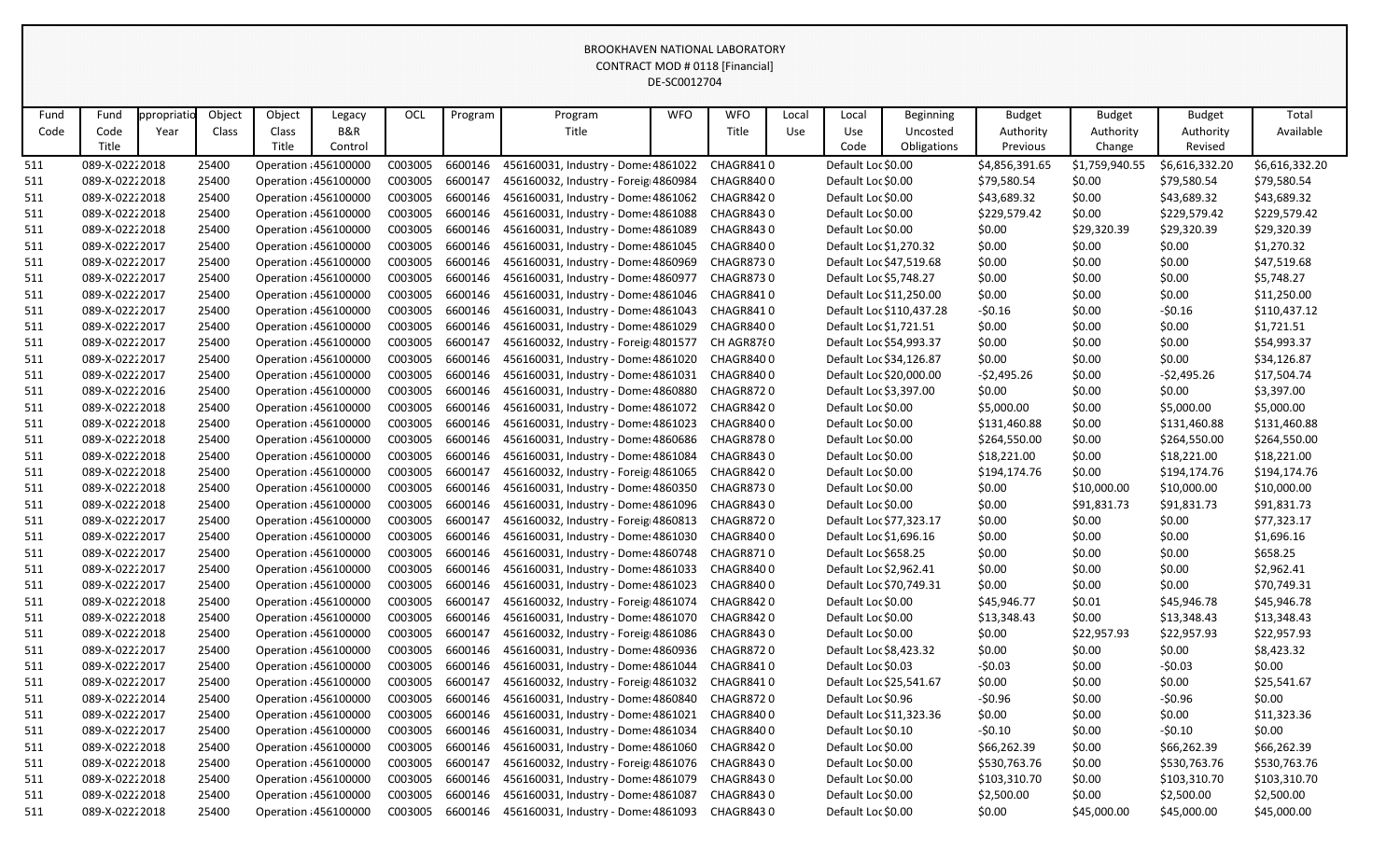|      |                |             |        |        |                       |                 |         |                                      | DE-SCOUTZ704 |                   |       |                         |                            |                |               |                |                |
|------|----------------|-------------|--------|--------|-----------------------|-----------------|---------|--------------------------------------|--------------|-------------------|-------|-------------------------|----------------------------|----------------|---------------|----------------|----------------|
| Fund | Fund           | ppropriatic | Object | Object | Legacy                | OCL             | Program | Program                              | <b>WFO</b>   | <b>WFO</b>        | Local | Local                   | <b>Beginning</b>           | <b>Budget</b>  | <b>Budget</b> | <b>Budget</b>  | Total          |
| Code | Code           | Year        | Class  | Class  | <b>B&amp;R</b>        |                 |         | Title                                |              | Title             | Use   | Use                     | Uncosted                   | Authority      | Authority     | Authority      | Available      |
|      | Title          |             |        | Title  | Control               |                 |         |                                      |              |                   |       | Code                    | Obligations                | Previous       | Change        | Revised        |                |
| 511  | 089-X-02222017 |             | 25400  |        | Operation 456100000   | C003005         | 6600147 | 456160032, Industry - Foreig 4861015 |              | CHAGR8400         |       |                         | Default Loc \$1,726,233.20 | \$0.00         | \$0.00        | \$0.00         | \$1,726,233.20 |
| 511  | 089-X-02222017 |             | 25400  |        | Operation 456100000   | C003005         | 6600146 | 456160031, Industry - Dome: 4861050  |              | CHAGR8410         |       | Default Loc \$44,174.91 |                            | $-50.07$       | \$0.00        | $-50.07$       | \$44,174.84    |
| 511  | 089-X-02222017 |             | 25400  |        | Operation 456100000   | C003005         | 6600146 | 456160031, Industry - Dome: 4861053  |              | CHAGR8420         |       | Default Loc \$25,000.00 |                            | \$0.00         | \$0.00        | \$0.00         | \$25,000.00    |
| 511  | 089-X-02222017 |             | 25400  |        | Operation 456100000   | C003005         | 6600147 | 456160032, Industry - Foreig 4860874 |              | CHAGR8720         |       | Default Loc \$38,881.13 |                            | \$0.00         | \$0.00        | \$0.00         | \$38,881.13    |
| 511  | 089-X-02222017 |             | 25400  |        | Operation 456100000   | C003005         | 6600146 | 456160031, Industry - Dome: 4860982  |              | CHAGR8400         |       | Default Loc \$36,317.18 |                            | \$0.00         | \$0.00        | \$0.00         | \$36,317.18    |
| 511  | 089-X-02222016 |             | 25400  |        | Operation 456100000   | C003005         | 6600146 | 456160031, Industry - Dome: 4860871  |              | CHAGR8720         |       | Default Loc \$13,578.50 |                            | \$0.00         | \$0.00        | \$0.00         | \$13,578.50    |
| 511  | 089-X-02222016 |             | 25400  |        | Operation 456100000   | C003005         | 6600146 | 456160031, Industry - Dome: 4860931  |              | CHAGR8720         |       | Default Loc \$5,157.98  |                            | \$0.00         | \$0.00        | \$0.00         | \$5,157.98     |
| 511  | 089-X-02222017 |             | 25400  |        | Operation 456100000   | C003005         | 6600146 | 456160031, Industry - Dome: 4860946  |              | CHAGR8730         |       | Default Loc \$75,847.99 |                            | \$0.00         | \$0.00        | \$0.00         | \$75,847.99    |
| 511  | 089-X-02222018 |             | 25400  |        | Operation 456100000   | C003005         | 6600146 | 456160031, Industry - Dome: 4860969  |              | <b>CHAGR8730</b>  |       | Default Loc \$0.00      |                            | \$72,107.82    | \$0.00        | \$72,107.82    | \$72,107.82    |
| 511  | 089-X-02222018 |             | 25400  |        | Operation 456100000   | C003005         | 6600146 | 456160031, Industry - Dome: 4861009  |              | CHAGR8410         |       | Default Loc \$0.00      |                            | \$914.32       | \$0.00        | \$914.32       | \$914.32       |
| 511  | 089-X-02222018 |             | 25400  |        | Operation 456100000   | C003005         | 6600146 | 456160031, Industry - Dome: 4861068  |              | CHAGR8420         |       | Default Loc \$0.00      |                            | \$5,521.86     | \$0.00        | \$5,521.86     | \$5,521.86     |
| 511  | 089-X-02222018 |             | 25400  |        | Operation 456100000   | C003005         | 6600146 | 456160031, Industry - Dome: 4861063  |              | CHAGR8420         |       | Default Loc \$0.00      |                            | \$22,087.46    | \$0.00        | \$22,087.46    | \$22,087.46    |
| 511  | 089-X-02222017 |             | 25400  |        | Operation 456100000   | C003005         | 6600147 | 456160032, Industry - Foreig 4860975 |              | CHAGR8730         |       | Default Loc \$5,204.80  |                            | \$0.00         | $-5265.74$    | $-5265.74$     | \$4,939.06     |
| 511  | 089-X-02222014 |             | 25400  |        | Operation 456100000   | C003005         | 6600146 | 456160031, Industry - Dome: 4860871  |              | CHAGR8720         |       |                         | Default Loc \$209,237.49   | \$0.00         | \$0.00        | \$0.00         | \$209,237.49   |
| 511  | 089-X-02222017 |             | 25400  |        | Operation 456100000   | C003005         | 6600146 | 456160031, Industry - Dome: 4861052  |              | CHAGR8410         |       |                         | Default Loc \$2,999,587.54 | \$0.00         | \$0.00        | \$0.00         | \$2,999,587.54 |
| 511  | 089-X-02222017 |             | 25400  |        | Operation 456100000   | C003005         | 6600146 | 456160031, Industry - Dome: 4861017  |              | CHAGR8410         |       | Default Loc \$3,315.04  |                            | \$0.00         | \$0.00        | \$0.00         | \$3,315.04     |
| 511  | 089-X-02222018 |             | 25400  |        | Operation 456100000   | C003005         | 6600146 | 456160031, Industry - Dome: 4861021  |              | CHAGR8400         |       | Default Loc \$0.00      |                            | \$5,495.81     | \$0.00        | \$5,495.81     | \$5,495.81     |
| 511  | 089-X-02222018 |             | 25400  |        | Operation 456100000   | C003005         | 6600146 | 456160031, Industry - Dome: 4861067  |              | CHAGR8420         |       | Default Loc \$0.00      |                            | \$37,574.13    | \$0.00        | \$37,574.13    | \$37,574.13    |
| 511  | 089-X-02222018 |             | 25400  |        | Operation 456100000   | C003005         | 6600146 | 456160031, Industry - Dome: 4861030  |              | CHAGR8400         |       | Default Loc \$0.00      |                            | \$22,455.01    | \$0.00        | \$22,455.01    | \$22,455.01    |
| 511  | 089-X-02222018 |             | 25400  |        | Operation 456100000   | C003005         | 6600147 | 456160032, Industry - Foreig 4861061 |              | CHAGR8420         |       | Default Loc \$0.00      |                            | \$33,131.18    | \$0.00        | \$33,131.18    | \$33,131.18    |
| 511  | 089-X-02222018 |             | 25400  |        | Operation 456100000   | C003005         | 6600146 | 456160031, Industry - Dome: 4860936  |              | CHAGR8720         |       | Default Loc \$0.00      |                            | \$4,314.37     | \$119.70      | \$4,434.07     | \$4,434.07     |
| 511  | 089-X-02222018 |             | 25400  |        | Operation 456100000   | C003005         | 6600146 | 456160031, Industry - Dome: 4861064  |              | CHAGR8420         |       | Default Loc \$0.00      |                            | \$44,174.92    | \$0.00        | \$44,174.92    | \$44,174.92    |
| 511  | 089-X-02222018 |             | 25400  |        | Operation 456100000   | C003005         | 6600146 | 456160031, Industry - Dome: 4861071  |              | CHAGR8420         |       | Default Loc \$0.00      |                            | \$15,000.00    | \$0.00        | \$15,000.00    | \$15,000.00    |
| 517  | 089-X-02222015 |             | 25400  |        | Operation 456100000   | C003005         | 6600207 | 456167SC0, Office of Science 4860823 |              | CHAGR8720         |       | Default Loc \$36,038.18 |                            | \$0.00         | \$0.00        | \$0.00         | \$36,038.18    |
| 517  | 089-X-02222016 |             | 25400  |        | Operation : 456100000 | C003005         | 6600207 | 456167SC0, Office of Science 4860826 |              | <b>CHAGR8720</b>  |       | Default Loc \$23,465.53 |                            | \$0.00         | \$0.00        | \$0.00         | \$23,465.53    |
| 517  | 089-X-02222017 |             | 25400  |        | Operation 456100000   | C003005         | 6600207 | 456167SC0, Office of Science 4860834 |              | CHAGR8720         |       | Default Loc \$30,195.40 |                            | \$0.00         | \$0.00        | \$0.00         | \$30,195.40    |
| 517  | 089-X-02222018 |             | 25400  |        | Operation 456100000   | C003005         | 6600207 | 456167SC0, Office of Science 4860823 |              | CHAGR8720         |       | Default Loc \$0.00      |                            | \$33,980.58    | \$0.00        | \$33,980.58    | \$33,980.58    |
| 517  | 089-X-02222018 |             | 25400  |        | Operation 456100000   | C003005         | 6600207 | 456167SC0, Office of Science 4860826 |              | <b>CHAGR8720</b>  |       | Default Loc \$0.00      |                            | \$1,192,402.92 | \$0.00        | \$1,192,402.92 | \$1,192,402.92 |
| 517  | 089-X-02222018 |             | 25400  |        | Operation 456100000   | C003005         | 6600207 | 456167SC0, Office of Science 4860834 |              | CHAGR8720         |       | Default Loc \$0.00      |                            | \$29,126.21    | \$0.00        | \$29,126.21    | \$29,126.21    |
| 517  | 089-X-02222018 |             | 25400  |        | Operation 456100000   | C003005         | 6600207 | 456167SC0, Office of Science 4861010 |              | CHAGR8730         |       | Default Loc \$0.00      |                            | \$2,351,456.31 | \$0.00        | \$2,351,456.31 | \$2,351,456.31 |
| 517  | 089-X-02222017 |             | 25400  |        | Operation 456100000   | C003005         | 6600207 | 456167SC0, Office of Science 4861010 |              | CHAGR8730         |       | Default Loc \$76,566.43 |                            | \$0.00         | \$0.00        | \$0.00         | \$76,566.43    |
| 679  | 089-15/16-2015 |             | 25400  |        | Operation WA2200000   | C001104         | 2822390 | WA2230100, Other Related E0          |              | Default WF 302064 |       | Climate RE \$40,000.00  |                            | \$0.00         | \$0.00        | \$0.00         | \$40,000.00    |
| 681  | 089-14/15-2014 |             | 25400  |        | Operation WA2200000   | C001104         | 2822390 | WA2230100, Other Related E0          |              | Default WF0       |       | Default Loc \$39,548.18 |                            | \$0.00         | \$0.00        | \$0.00         | \$39,548.18    |
| 692  | 089-14/15-2014 |             | 25400  |        | Operation WN0000000   | C001118 1721222 |         | WN0219060, State and Local 4860825   |              | CHAGR8720         |       | Default Loc \$17,728.79 |                            | \$0.00         | \$0.00        | \$0.00         | \$17,728.79    |
| 900  | 089-X-024(2014 |             | 25400  |        | Operation DP1204000   | C000912         | 2220743 | DP1204010, Secondary Asses 0         |              | Default WF0       |       | Default Loc \$836.82    |                            | \$0.00         | \$0.00        | \$0.00         | \$836.82       |
| 900  | 089-X-024(2015 |             | 25400  |        | Operation DP4000000   | C000925         | 2221775 | DP4015011 - Radiological Ass 0       |              | Default WF0       |       | Default Loc \$0.01      |                            | \$0.00         | \$0.00        | \$0.00         | \$0.01         |
| 900  | 089-X-024(2015 |             | 25400  |        | Operation DP8000000   | C002982         | 2222989 | DP8000000, Counterterrorisr 0        |              | Default WF0       |       | Default Loc \$49,412.56 |                            | \$0.00         | \$0.00        | \$0.00         | \$49,412.56    |
| 900  | 089-X-024(2017 |             | 25400  |        | Operation DP0909000   | C002955         | 2223112 | DP0909010, Nuclear Criticalit 0      |              | Default WF0       |       | Default Loc \$15,478.29 |                            | \$0.00         | \$0.00        | \$0.00         | \$15,478.29    |
| 900  | 089-X-024(2014 |             | 25400  |        | Operation DP4000000   | C000925         | 2222480 | DP4011093, Nuclear Counter 0         |              | Default WF0       |       | Default Loc \$2,057.91  |                            | \$0.00         | \$0.00        | \$0.00         | \$2,057.91     |
| 900  | 089-X-024(2018 |             | 25400  |        | Operation DP0909000   | C002955         | 2223112 | DP0909010, Nuclear Criticalit 0      |              | Default WF0       |       | Default Loc \$0.00      |                            | \$257,000.00   | \$5,000.00    | \$262,000.00   | \$262,000.00   |
| 1050 | 089-X-02432018 |             | 25400  |        | Operation HQ0000000   | C002425 3184701 |         | HQ1001000, Worker Advoca 0           |              | Default WF0       |       | Default Loc \$0.00      |                            | \$30,000.00    | \$5,000.00    | \$35,000.00    | \$35,000.00    |
|      |                |             |        |        |                       |                 |         |                                      |              |                   |       |                         |                            |                |               |                |                |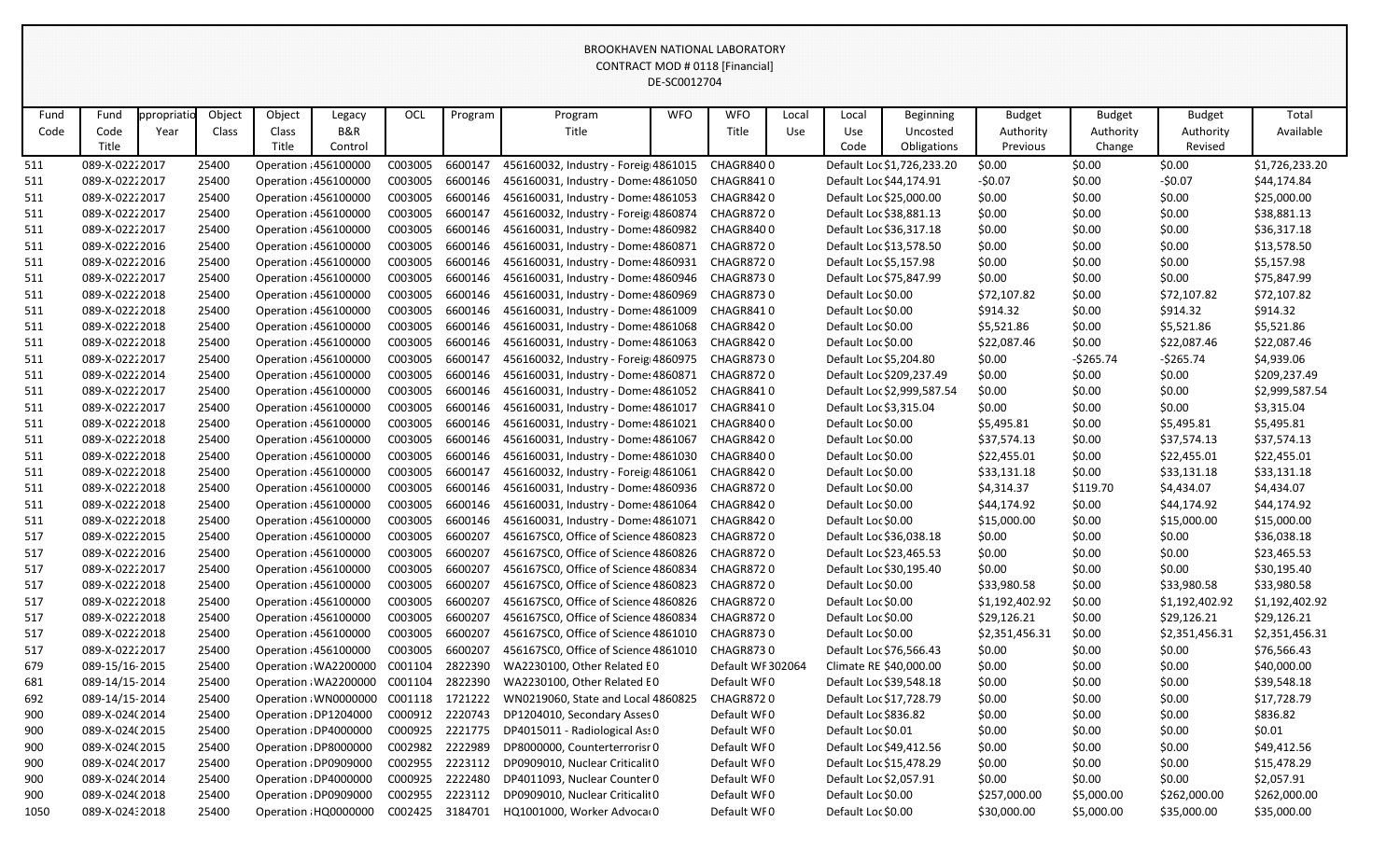|      |                 |            |        |        |                      |                 |         |                                              | DE-SC0012704 |              |       |                         |                            |               |               |                |                |
|------|-----------------|------------|--------|--------|----------------------|-----------------|---------|----------------------------------------------|--------------|--------------|-------|-------------------------|----------------------------|---------------|---------------|----------------|----------------|
| Fund | Fund            | ppropriati | Object | Object | Legacy               | OCL             | Program | Program                                      | <b>WFO</b>   | <b>WFO</b>   | Local | Local                   | <b>Beginning</b>           | <b>Budget</b> | <b>Budget</b> | <b>Budget</b>  | Total          |
| Code | Code            | Year       | Class  | Class  | <b>B&amp;R</b>       |                 |         | Title                                        |              | <b>Title</b> | Use   | Use                     | Uncosted                   | Authority     | Authority     | Authority      | Available      |
|      | Title           |            |        | Title  | Control              |                 |         |                                              |              |              |       | Code                    | Obligations                | Previous      | Change        | Revised        |                |
| 1050 | 089-X-02432017  |            | 25400  |        | Operation HQ0000000  | C002425         | 3184701 | HQ1001000, Worker Advoca 0                   |              | Default WF0  |       | Default Loc \$13,140.76 |                            | \$0.00        | \$0.00        | \$0.00         | \$13,140.76    |
| 1055 | 089-X-02432018  |            | 25400  |        | Operation 456100000  | C003005         | 6600084 | 45614036B, Science and Tecl 4861051          |              | CHAGRHSI 0   |       | Default Loc \$0.00      |                            | \$50,000.00   | \$0.00        | \$50,000.00    | \$50,000.00    |
| 1055 | 089-X-02432018  |            | 25400  |        | Operation 456100000  | C003005         | 6600040 | 456140142, Other DOD Agen 4861082            |              | CHAGREAC0    |       | Default Loc \$0.00      |                            | \$15,000.00   | \$0.00        | \$15,000.00    | \$15,000.00    |
| 1060 | 089-X-02432018  |            | 25400  |        | Operation GD6000000  | C002970         | 3203780 | GD6050200, Technical Servic 0                |              | Default WF0  |       | Default Loc \$0.00      |                            | \$243,975.00  | \$38,719.00   | \$282,694.00   | \$282,694.00   |
| 1060 | 089-X-02432016  |            | 25400  |        | Operation GD6000000  | C002970         | 3203764 | GD6020400, CI Training                       | 0            | Default WF0  |       | Default Loc \$11,412.93 |                            | \$0.00        | \$0.00        | \$0.00         | \$11,412.93    |
| 1060 | 089-X-02432017  |            | 25400  |        | Operation GD6000000  | C002970         | 3203779 | GD6050100, CYBER & OPERA 0                   |              | Default WF0  |       |                         | Default Loc \$113,058.15   | \$0.00        | \$0.00        | \$0.00         | \$113,058.15   |
| 1060 | 089-X-02432015  |            | 25400  |        | Operation GD2500000  | C002546         | 3203755 | GD2540250, CI Training                       | 0            | Default WF0  |       | Default Loc \$38,022.43 |                            | \$0.00        | \$0.00        | \$0.00         | \$38,022.43    |
| 1060 | 089-X-02432017  |            | 25400  |        | Operation GD6000000  | C002970         | 3203764 | GD6020400, CI Training                       | 0            | Default WF0  |       | Default Loc \$25,765.00 |                            | \$0.00        | \$0.00        | \$0.00         | \$25,765.00    |
| 1060 | 089-X-02432018  |            | 25400  |        | Operation GD6000000  | C002970         | 3203769 | GD6020900, Office of The SC 0                |              | Default WF0  |       | Default Loc \$0.00      |                            | \$479,480.00  | \$71,350.00   | \$550,830.00   | \$550,830.00   |
| 1060 | 089-X-02432017  |            | 25400  |        | Operation GD6000000  | C002970         | 3203769 | GD6020900, Office of The SC 0                |              | Default WF0  |       |                         | Default Loc \$172,424.87   | \$0.00        | \$0.00        | \$0.00         | \$172,424.87   |
| 1060 | 089-X-02432017  |            | 25400  |        | Operation GD6000000  | C002970         | 3203763 | GD6020300, Investigations 0                  |              | Default WF0  |       |                         | Default Loc \$348,672.66   | \$0.00        | \$0.00        | \$0.00         | \$348,672.66   |
| 1060 | 089-X-02432017  |            | 25400  |        | Operation GD6000000  | C002970         | 3203780 | GD6050200, Technical Servic 0                |              | Default WF0  |       |                         | Default Loc \$126,271.10   | \$0.00        | \$0.00        | \$0.00         | \$126,271.10   |
| 1060 | 089-X-02432018  |            | 25400  |        | Operation GD6000000  | C002970         | 3203764 | GD6020400, CI Training                       | 0            | Default WF0  |       | Default Loc \$0.00      |                            | \$5,070.00    | \$0.00        | \$5,070.00     | \$5,070.00     |
| 1060 | 089-X-02432018  |            | 25400  |        | Operation: GD6000000 | C002970         | 3203763 | GD6020300, Investigations                    |              | Default WF0  |       | Default Loc \$0.00      |                            | \$907,600.00  | \$135,050.00  | \$1,042,650.00 | \$1,042,650.00 |
| 1060 | 089-X-02432017  |            | 25400  |        | Operation GD6000000  | C002970         | 3203761 | GD6020100, Analysis                          | 0            | Default WF0  |       | Default Loc \$99,987.56 |                            | \$0.00        | \$0.00        | \$0.00         | \$99,987.56    |
| 1060 | 089-X-02432018  |            | 25400  |        | Operation GD6000000  | C002970         | 3203761 | GD6020100, Analysis                          | 0            | Default WF0  |       | Default Loc \$0.00      |                            | \$211,570.00  | \$31,480.00   | \$243,050.00   | \$243,050.00   |
| 1079 | 089-16/17-2016  |            | 25400  |        | Operation: CS0000000 | C000892         | 1713352 | CS7000000, Integrated Joint 0                |              | Default WF0  |       | Default Loc \$24,072.62 |                            | \$0.00        | \$0.00        | \$0.00         | \$24,072.62    |
| 1551 | 089-X-0309 2015 |            | 25400  |        | Operation NN4000000  | C001056         | 2222728 | NN4011020, Nuclear Noncon 0                  |              | Default WF0  |       | Default Loc \$1,486.29  |                            | \$0.00        | \$0.00        | \$0.00         | \$1,486.29     |
| 1551 | 089-X-0309 2017 |            | 25400  |        | Operation CT0000000  | C003007         | 2223023 | CT8404010, Evaluation, Exer(0                |              | Default WF0  |       | Default Loc \$4,995.57  |                            | \$0.00        | \$0.00        | \$0.00         | \$4,995.57     |
| 1551 | 089-X-0309 2015 |            | 25400  |        | Operation NN2000000  | C001052         | 2221132 | NN2001000, Nonproliferation 0                |              | Default WF0  |       | Default Loc \$26,300.17 |                            | \$0.00        | \$0.00        | \$0.00         | \$26,300.17    |
| 1551 | 089-X-0309 2017 |            | 25400  |        | Operation CT0000000  | C003007         | 2223020 | CT8401000, Radiological Assi 0               |              | Default WF0  |       |                         | Default Loc \$1,086,494.82 | \$0.00        | \$0.00        | \$0.00         | \$1,086,494.82 |
| 1551 | 089-X-0309 2017 |            | 25400  |        | Operation DN1005000  | C003088         | 2223152 | DN1005010, Domestic Radiol0                  |              | Default WF0  |       | Default Loc \$40,000.00 |                            | \$0.00        | \$0.00        | \$0.00         | \$40,000.00    |
| 1551 | 089-X-0309 2018 |            | 25400  |        | Operation DN2000000  | C003038         | 2223076 | DN2001000, Proliferation De 0                |              | Default WF0  |       | Default Loc \$0.00      |                            | \$296,034.71  | \$0.00        | \$296,034.71   | \$296,034.71   |
| 1551 | 089-X-0309 2018 |            | 25400  |        | Operation DN1003000  | C003036         | 2223063 | DN1003011, U.S. Costs for Rt 0               |              | Default WF0  |       | Default Loc \$0.00      |                            | \$200,000.00  | \$0.00        | \$200,000.00   | \$200,000.00   |
| 1551 | 089-X-0309 2015 |            | 25400  |        | Operation NN5000000  | C001058         | 2221234 | NN5002010, U.S. Costs for RLO                |              | Default WF0  |       |                         | Default Loc \$426,518.22   | \$0.00        | \$0.00        | \$0.00         | \$426,518.22   |
| 1551 | 089-X-0309 2015 |            | 25400  |        | Operation NN5000000  | C001058         | 2221235 | NN5002020, In-Country Cost: 0                |              | Default WF0  |       |                         | Default Loc \$1,298,068.16 | \$0.00        | $-$18,058.69$ | $-$18,058.69$  | \$1,280,009.47 |
| 1551 | 089-X-0309 2017 |            | 25400  |        | Operation CT0000000  |                 |         | C003007 2223025 CT8405010, Technology Integ0 |              | Default WF0  |       | Default Loc \$319.64    |                            | \$0.00        | \$0.00        | \$0.00         | \$319.64       |
| 1551 | 089-X-0309 2015 |            | 25400  |        | Operation: NN4000000 | C001056 2222730 |         | NN4012010, Global Regimes 0                  |              | Default WF0  |       | Default Loc \$2,345.59  |                            | \$0.00        | \$0.00        | \$0.00         | \$2,345.59     |
| 1551 | 089-X-0309 2014 |            | 25400  |        | Operation: NN5000000 | C001058 2221235 |         | NN5002020, In-Country Cost 0                 |              | Default WF0  |       |                         | Default Loc \$570,714.02   | \$0.00        | $-522,388.44$ | -\$22,388.44   | \$548,325.58   |
| 1551 | 089-X-0309 2015 |            | 25400  |        | Operation NN5000000  | C001058         | 2221241 | NN5004020, In-Country Cost: 0                |              | Default WF0  |       | Default Loc \$29.25     |                            | $-529.25$     | \$0.00        | $-529.25$      | \$0.00         |
| 1551 | 089-X-0309 2017 |            | 25400  |        | Operation DN4000000  | C003042         | 2223096 | DN4001030, Safeguards Tech 0                 |              | Default WF0  |       |                         | Default Loc \$155,393.01   | \$0.00        | \$0.00        | \$0.00         | \$155,393.01   |
| 1551 | 089-X-0309 2018 |            | 25400  |        | Operation CT0000000  | C003007         | 2223025 | CT8405010, Technology Inter 0                |              | Default WF0  |       | Default Loc \$0.00      |                            | \$6,095.00    | \$6,679.00    | \$12,774.00    | \$12,774.00    |
| 1551 | 089-X-0309 2013 |            | 25400  |        | Operation: NN4000000 | C001056         | 2222721 | NN4010010, International NcO                 |              | Default WF0  |       | Default Loc \$348.29    |                            | \$0.00        | \$0.00        | \$0.00         | \$348.29       |
| 1551 | 089-X-0309 2017 |            | 25400  |        | Operation DN3001000  | C003039         | 2223080 | DN3001020, Molybdenum-9!0                    |              | Default WF0  |       | Default Loc \$7,011.34  |                            | \$0.00        | \$0.00        | \$0.00         | \$7,011.34     |
| 1551 | 089-X-0309 2016 |            | 25400  |        | Operation DN1001000  | C003034         | 2223053 | DN1001021, U.S. Costs for Rt 0               |              | Default WF0  |       |                         | Default Loc \$596,721.35   | \$0.00        | \$0.00        | \$0.00         | \$596,721.35   |
| 1551 | 089-X-0309 2014 |            | 25400  |        | Operation: NN5000000 | C001058 2222881 |         | NN5070040, US Costs for Noi0                 |              | Default WF0  |       | Default Loc \$27,382.94 |                            | \$0.00        | \$0.00        | \$0.00         | \$27,382.94    |
| 1551 | 089-X-0309 2018 |            | 25400  |        | Operation DN1005000  | C003088         | 2223152 | DN1005010, Domestic Radiol0                  |              | Default WF0  |       | Default Loc \$0.00      |                            | \$200,000.00  | \$0.00        | \$200,000.00   | \$200,000.00   |
| 1551 | 089-X-0309 2018 |            | 25400  |        | Operation DN2010000  | C003118         | 2223180 | DN2010000, Proliferation De 0                |              | Default WF0  |       | Default Loc \$0.00      |                            | \$0.00        | \$478,965.29  | \$478,965.29   | \$478,965.29   |
| 1551 | 089-X-0309 2017 |            | 25400  |        | Operation DN1001000  | C003034         | 2223049 | DN1001011, U.S. Costs for Rt 0               |              | Default WF0  |       |                         | Default Loc \$140,000.00   | \$0.00        | \$0.00        | \$0.00         | \$140,000.00   |
| 1551 | 089-X-0309 2015 |            | 25400  |        | Operation NN9100000  | C002938         | 2222883 | NN9100000, Highly Enriched 0                 |              | Default WF0  |       | Default Loc \$952.05    |                            | \$0.00        | \$0.00        | \$0.00         | \$952.05       |
| 1551 | 089-X-0309 2017 |            | 25400  |        | Operation DN2000000  | C003038 2223076 |         | DN2001000, Proliferation De 0                |              | Default WF0  |       |                         | Default Loc \$480,711.69   | \$0.00        | \$0.00        | \$0.00         | \$480,711.69   |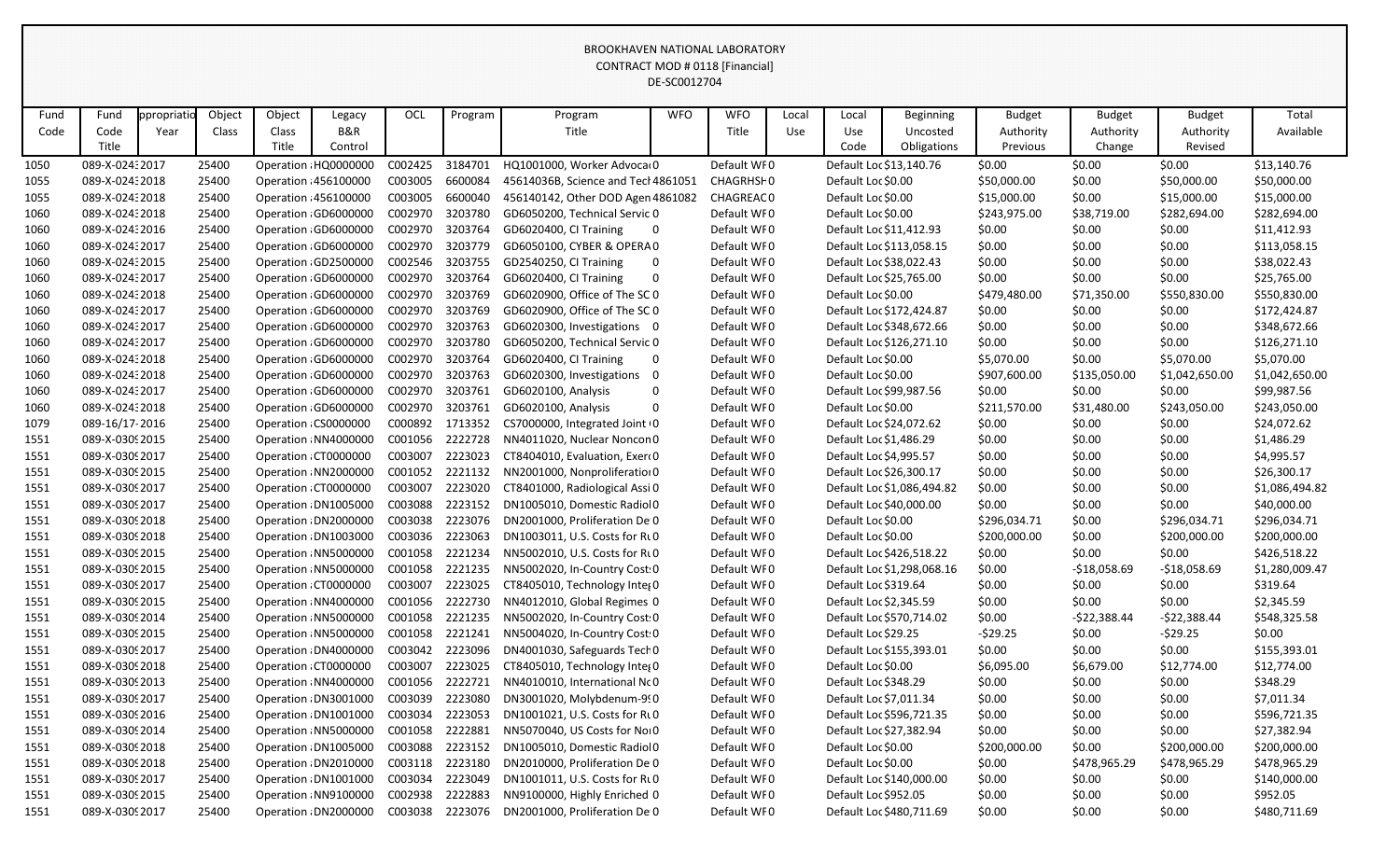|              |                       |                    |                 |                          |                          |                 |         |                                              | DE-SC0012704 |                     |              |                         |                                             |                                        |                                      |                                       |                    |
|--------------|-----------------------|--------------------|-----------------|--------------------------|--------------------------|-----------------|---------|----------------------------------------------|--------------|---------------------|--------------|-------------------------|---------------------------------------------|----------------------------------------|--------------------------------------|---------------------------------------|--------------------|
| Fund<br>Code | Fund<br>Code<br>Title | ppropriati<br>Year | Object<br>Class | Object<br>Class<br>Title | Legacy<br>B&R<br>Control | OCL             | Program | Program<br>Title                             | <b>WFO</b>   | <b>WFO</b><br>Title | Local<br>Use | Local<br>Use<br>Code    | <b>Beginning</b><br>Uncosted<br>Obligations | <b>Budget</b><br>Authority<br>Previous | <b>Budget</b><br>Authority<br>Change | <b>Budget</b><br>Authority<br>Revised | Total<br>Available |
| 1551         | 089-X-0309 2017       |                    | 25400           |                          | Operation DN3001000      | C003039         | 2223079 | DN3001010, Highly Enriched 0                 |              | Default WF0         |              |                         | Default Loc \$10,135.62                     | \$0.00                                 | \$0.00                               | \$0.00                                | \$10,135.62        |
| 1551         | 089-X-0309 2015       |                    | 25400           |                          | Operation: NN4000000     | C001056         | 2222732 | NN4012030, Multilateral Sup 0                |              | Default WF0         |              | Default Loc \$830.02    |                                             | \$0.00                                 | \$0.00                               | \$0.00                                | \$830.02           |
| 1551         | 089-X-0309 2016       |                    | 25400           |                          | Operation DN4000000      | C003042         | 2223101 | DN4003010, Warhead Disma 0                   |              | Default WF0         |              | Default Loc \$2,912.16  |                                             | \$0.00                                 | \$0.00                               | \$0.00                                | \$2,912.16         |
| 1551         | 089-X-0309 2013       |                    | 25400           |                          | Operation NN5000000      | C001058         | 2221240 | NN5004010, U.S. Costs for Rt 0               |              | Default WF0         |              |                         | Default Loc \$116,033.19                    | $-$116,798.56$                         | \$0.00                               | $-$116,798.56$                        | $-5765.37$         |
| 1551         | 089-X-0309 2016       |                    | 25400           |                          | Operation DN1001000      | C003034         | 2223049 | DN1001011, U.S. Costs for Rt 0               |              | Default WF0         |              | Default Loc \$72,500.55 |                                             | \$0.00                                 | \$0.00                               | \$0.00                                | \$72,500.55        |
| 1551         | 089-X-0309 2017       |                    | 25400           |                          | Operation DN1003000      | C003036         | 2223063 | DN1003011, U.S. Costs for Rt 0               |              | Default WF0         |              |                         | Default Loc \$341,187.02                    | \$0.00                                 | \$0.00                               | \$0.00                                | \$341,187.02       |
| 1551         | 089-X-0309 2015       |                    | 25400           |                          | Operation: NN4000000     | C001056         | 2222717 | NN4009010, Safeguards Polic 0                |              | Default WF0         |              | Default Loc \$30,331.23 |                                             | \$0.00                                 | \$0.00                               | \$0.00                                | \$30,331.23        |
| 1551         | 089-X-0309 2015       |                    | 25400           |                          | Operation NN5000000      | C001058         | 2222810 | NN5002040, US Costs for Noi0                 |              | Default WF0         |              | Default Loc \$69,665.61 |                                             | \$0.00                                 | \$0.00                               | \$0.00                                | \$69,665.61        |
| 1551         | 089-X-0309 2015       |                    | 25400           |                          | Operation NN5000000      | C001058         | 2221243 | NN5005011, U.S. Costs for Rt 0               |              | Default WF0         |              |                         | Default Loc \$54,437.77                     | \$0.00                                 | \$0.00                               | \$0.00                                | \$54,437.77        |
| 1551         | 089-X-0309 2018       |                    | 25400           |                          | Operation CT0000000      | C003007         | 2223020 | CT8401000, Radiological Assi 0               |              | Default WF0         |              | Default Loc \$0.00      |                                             | \$1,544,984.00                         | \$1,581,012.00                       | \$3,125,996.00                        | \$3,125,996.00     |
| 1551         | 089-X-0309 2018       |                    | 25400           |                          | Operation DN4000000      | C003042         | 2223096 | DN4001030, Safeguards Tech 0                 |              | Default WF0         |              | Default Loc \$0.00      |                                             | \$1,070,000.00                         | \$0.00                               | \$1,070,000.00                        | \$1,070,000.00     |
| 1551         | 089-X-0309 2018       |                    | 25400           |                          | Operation DN2000000      | C003038         | 2223154 | DN2006000, USHPRR                            |              | Default WF0         |              | Default Loc \$0.00      |                                             | \$147,344.00                           | \$0.00                               | \$147,344.00                          | \$147,344.00       |
| 1551         | 089-X-0309 2014       |                    | 25400           |                          | Operation: NN4000000     | C001056         | 2222722 | NN4010021, US Costs for Rus 0                |              | Default WF0         |              | Default Loc \$327.66    |                                             | \$0.00                                 | \$0.00                               | \$0.00                                | \$327.66           |
| 1551         | 089-X-0309 2017       |                    | 25400           |                          | Operation DN4000000      | C003042         | 2223106 | DN4004040, Policy Studies ar 0               |              | Default WF0         |              | Default Loc \$26.66     |                                             | \$0.00                                 | \$0.00                               | \$0.00                                | \$26.66            |
| 1551         | 089-X-0309 2015       |                    | 25400           |                          | Operation NN4000000      | C001056         | 2222719 | NN4009030, Safeguards Tech 0                 |              | Default WF0         |              | Default Loc \$2,773.36  |                                             | \$0.00                                 | \$0.00                               | \$0.00                                | \$2,773.36         |
| 1551         | 089-X-0309 2014       |                    | 25400           |                          | Operation NN5000000      | C001058         | 2221231 | NN5001010, U.S. Costs for Rt 0               |              | Default WF0         |              | Default Loc \$72.68     |                                             | \$0.00                                 | \$0.00                               | \$0.00                                | \$72.68            |
| 1551         | 089-X-0309 2018       |                    | 25400           |                          | Operation DN4000000      | C003042         | 2223103 | DN4004010, Global Regimes 0                  |              | Default WF0         |              | Default Loc \$0.00      |                                             | \$45,000.00                            | \$0.00                               | \$45,000.00                           | \$45,000.00        |
| 1551         | 089-X-0309 2018       |                    | 25400           |                          | Operation CT0000000      | C003007         | 2223014 | CT8101000, Nuclear Incident 0                |              | Default WF0         |              | Default Loc \$0.00      |                                             | \$0.00                                 | \$50,000.00                          | \$50,000.00                           | \$50,000.00        |
| 1551         | 089-X-0309 2017       |                    | 25400           |                          | Operation DN2000000      | C003038         | 2223154 | DN2006000, USHPRR                            |              | Default WF0         |              |                         | Default Loc \$283,177.06                    | \$0.00                                 | \$0.00                               | \$0.00                                | \$283,177.06       |
| 1551         | 089-X-0309 2015       |                    | 25400           |                          | Operation NN4000000      | C001056         | 2222718 | NN4009020, DO NOT USE !!! 0                  |              | Default WF0         |              | Default Loc \$1,520.12  |                                             | \$0.00                                 | \$0.00                               | \$0.00                                | \$1,520.12         |
| 1551         | 089-X-0309 2014       |                    | 25400           |                          | Operation NN5000000      | C001058         | 2221241 | NN5004020, In-Country Cost 0                 |              | Default WF0         |              | Default Loc \$22,388.44 |                                             | $-522,388.44$                          | \$0.00                               | $-522,388.44$                         | \$0.00             |
| 1551         | 089-X-0309 2015       |                    | 25400           |                          | Operation NN5000000      | C001058         | 2221240 | NN5004010, U.S. Costs for Rt 0               |              | Default WF0         |              |                         | Default Loc \$33,515.04                     | $-$18,029.44$                          | \$0.00                               | $-$18,029.44$                         | \$15,485.60        |
| 1551         | 089-X-0309 2017       |                    | 25400           |                          | Operation DN4000000      | C003042         | 2223102 | DN4003020, Nuclear Noncon 0                  |              | Default WF0         |              | Default Loc \$32,240.31 |                                             | \$0.00                                 | \$0.00                               | \$0.00                                | \$32,240.31        |
| 1551         | 089-X-0309 2018       |                    | 25400           |                          | Operation: DN4000000     | C003042         | 2223094 | DN4001010, Safeguards Polic 0                |              | Default WF0         |              | Default Loc \$0.00      |                                             | \$625,075.00                           | \$0.00                               | \$625,075.00                          | \$625,075.00       |
| 1551         | 089-X-0309 2016       |                    | 25400           |                          | Operation DN4000000      | C003042         | 2223105 | DN4004030, Multilateral Sup 0                |              | Default WF0         |              |                         | Default Loc \$127,037.86                    | \$0.00                                 | \$0.00                               | \$0.00                                | \$127,037.86       |
| 1551         | 089-X-0309 2017       |                    | 25400           |                          | Operation DN4000000      | C003042         | 2223094 | DN4001010, Safeguards Polic 0                |              | Default WF0         |              |                         | Default Loc \$295,963.81                    | \$0.00                                 | \$0.00                               | \$0.00                                | \$295,963.81       |
| 1551         | 089-X-0309 2013       |                    | 25400           |                          | Operation: NN5000000     |                 |         | C001058 2222811 NN5003040, US Costs for Noi0 |              | Default WF0         |              | Default Loc \$2,868.79  |                                             | \$0.00                                 | \$0.00                               | \$0.00                                | \$2,868.79         |
| 1551         | 089-X-0309 2017       |                    | 25400           |                          | Operation CT0000000      | C003007         | 2223014 | CT8101000, Nuclear Incident 0                |              | Default WF0         |              |                         | Default Loc \$230,790.44                    | \$0.00                                 | \$0.00                               | \$0.00                                | \$230,790.44       |
| 1551         | 089-X-0309 2017       |                    | 25400           |                          | Operation DN4000000      | C003042         | 2223095 | DN4001020, Safeguards Enga 0                 |              | Default WF0         |              |                         | Default Loc \$953,147.65                    | \$0.00                                 | \$0.00                               | \$0.00                                | \$953,147.65       |
| 1551         | 089-X-0309 2018       |                    | 25400           |                          | Operation CT0000000      | C003007         | 2223144 | CT8000000, NA-80 CTCP<br>- 0                 |              | Default WF0         |              | Default Loc \$0.00      |                                             | \$120,000.00                           | \$0.00                               | \$120,000.00                          | \$120,000.00       |
| 1551         | 089-X-0309 2015       |                    | 25400           |                          | Operation NN9300000      | C002936         | 2222890 | NN9301000, Domestic Nucle 0                  |              | Default WF0         |              | Default Loc \$23,901.61 |                                             | \$0.00                                 | \$0.00                               | \$0.00                                | \$23,901.61        |
| 1551         | 089-X-0309 2015       |                    | 25400           |                          | Operation NN5000000      | C001058         | 2222881 | NN5070040, US Costs for NoIO                 |              | Default WF0         |              | Default Loc \$15,000.00 |                                             | \$0.00                                 | \$0.00                               | \$0.00                                | \$15,000.00        |
| 1551         | 089-X-0309 2015       |                    | 25400           |                          | Operation: NN4000000     | C001056         | 2222733 | NN4012040, Policy Studies at 0               |              | Default WF0         |              |                         | Default Loc \$52,839.60                     | \$0.00                                 | \$0.00                               | \$0.00                                | \$52,839.60        |
| 1551         | 089-X-0309 2017       |                    | 25400           |                          | Operation: DN4000000     | C003042         | 2223103 | DN4004010, Global Regimes 0                  |              | Default WF0         |              | Default Loc \$25,181.87 |                                             | \$0.00                                 | \$0.00                               | \$0.00                                | \$25,181.87        |
| 1551         | 089-X-0309 2018       |                    | 25400           |                          | Operation CT0000000      | C003007         | 2223023 | CT8404010, Evaluation, Exer(0                |              | Default WF0         |              | Default Loc \$0.00      |                                             | \$49,520.00                            | \$59,966.00                          | \$109,486.00                          | \$109,486.00       |
| 1551         | 089-X-0309 2018       |                    | 25400           |                          | Operation DN4000000      | C003042         | 2223102 | DN4003020, Nuclear Noncon 0                  |              | Default WF0         |              | Default Loc \$0.00      |                                             | \$480,500.00                           | \$155,000.00                         | \$635,500.00                          | \$635,500.00       |
| 1551         | 089-X-0309 2018       |                    | 25400           |                          | Operation DN4000000      | C003042         | 2223095 | DN4001020, Safeguards Enga 0                 |              | Default WF0         |              | Default Loc \$0.00      |                                             | \$452,500.00                           | \$0.00                               | \$452,500.00                          | \$452,500.00       |
| 1551         | 089-X-0309 2018       |                    | 25400           |                          | Operation DN2012000      | C003120         | 2223182 | DN2012010, U.S. High Perfor 0                |              | Default WF0         |              | Default Loc \$0.00      |                                             | \$0.00                                 | \$252,656.00                         | \$252,656.00                          | \$252,656.00       |
| 1557         | 089-X-0309 2012       |                    | 25400           |                          | Operation: NN5000000     | C001058         | 2222290 | NN5010000, International Co 0                |              | Default WF0         |              |                         | Default Loc \$46,587.47                     | \$0.00                                 | \$0.00                               | \$0.00                                | \$46,587.47        |
| 1650         | 089-X-03132010        |                    | 25400           |                          | Operation PS0000000      | C001075         | 2221514 | PS0202132, Advisory and Ass 0                |              | Default WF0         |              | Default Loc \$38,795.51 |                                             | \$0.00                                 | \$0.00                               | \$0.00                                | \$38,795.51        |
| 1689         | 089-14/15-2014        |                    | 25400           |                          | Operation PS0000000      | C001075 2222565 |         | PS0202200, A&A, Counterter 0                 |              | Default WF0         |              | Default Loc \$2,021.13  |                                             | \$0.00                                 | \$0.00                               | \$0.00                                | \$2,021.13         |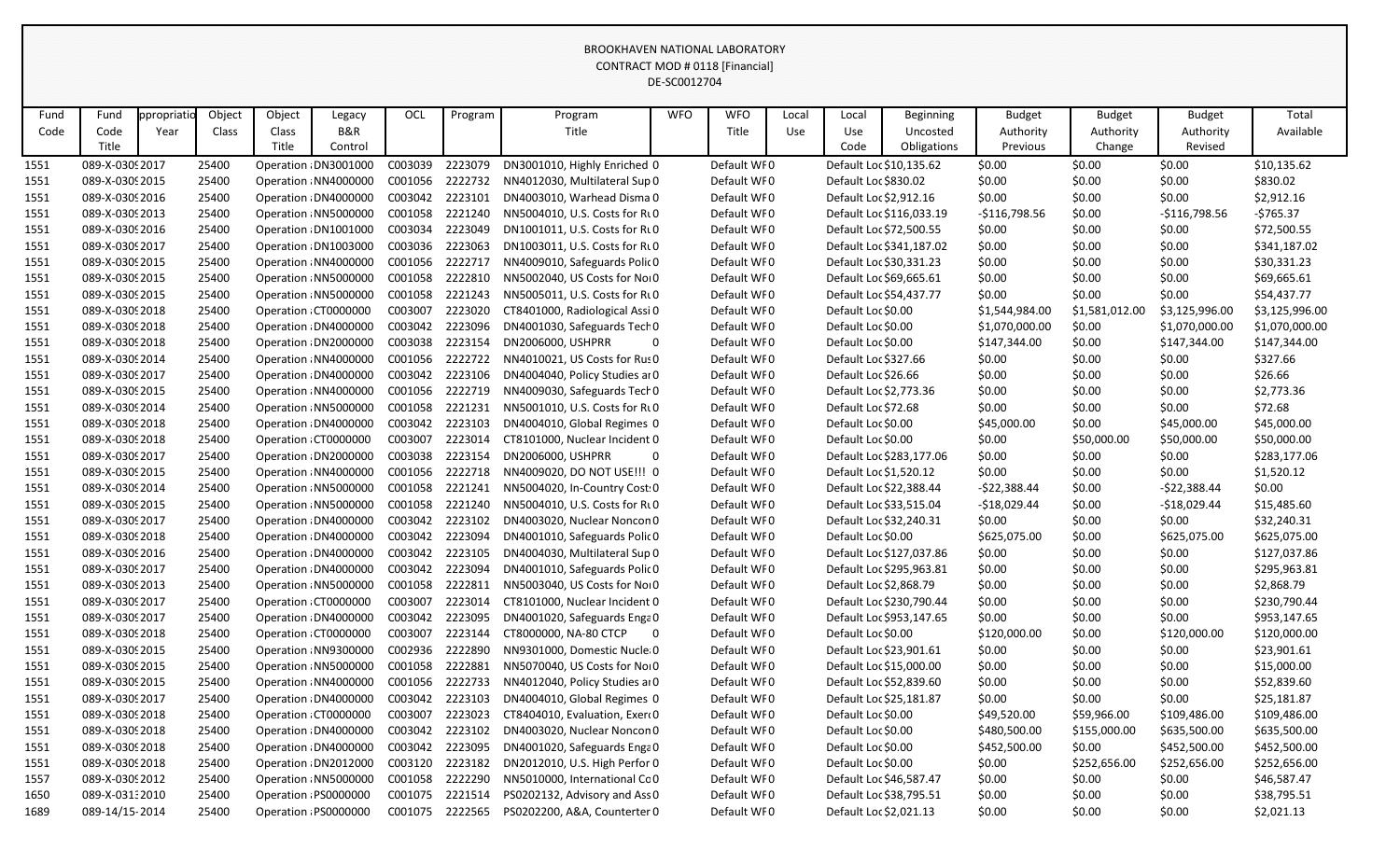|      |                 |            |        |        |                      |                 |         |                                 | DE-SCOUTZ704   |                  |       |                         |                            |                |               |                |                |
|------|-----------------|------------|--------|--------|----------------------|-----------------|---------|---------------------------------|----------------|------------------|-------|-------------------------|----------------------------|----------------|---------------|----------------|----------------|
| Fund | Fund            | ppropriati | Object | Object | Legacy               | OCL             | Program | Program                         | <b>WFO</b>     | <b>WFO</b>       | Local | Local                   | <b>Beginning</b>           | <b>Budget</b>  | <b>Budget</b> | <b>Budget</b>  | Total          |
| Code | Code            | Year       | Class  | Class  | <b>B&amp;R</b>       |                 |         | Title                           |                | Title            | Use   | Use                     | Uncosted                   | Authority      | Authority     | Authority      | Available      |
|      | Title           |            |        | Title  | Control              |                 |         |                                 |                |                  |       | Code                    | Obligations                | Previous       | Change        | Revised        |                |
| 1751 | 089-X-0315 2013 |            | 25400  |        | Operation EZ5000000  | C002226         | 1110981 | EZ5012300 - BRNL-0030 Soil 0    |                | Default WF0      |       |                         | Default Loc \$510,649.00   | \$0.00         | \$0.00        | \$0.00         | \$510,649.00   |
| 1751 | 089-X-0315 2015 |            | 25400  |        | Operation EZ5000000  | C002226         | 1110981 | EZ5012300 - BRNL-0030 Soil 0    |                | Default WF0      |       | Default Loc \$47.62     |                            | \$0.00         | \$0.00        | \$0.00         | \$47.62        |
| 2300 | 089-X-418(2017  |            | 25400  |        | Operation ST0000000  | C001087         | 2720715 | ST5001030, Other National L 0   |                | Default WF0      |       |                         | Default Loc \$408,904.78   | \$220,000.00   | \$0.00        | \$220,000.00   | \$628,904.78   |
| 2300 | 089-X-418(2016  |            | 25400  |        | Operation ST0000000  | C001087         | 2924424 | ST5001040, Actinium-225 Te 0    |                | Default WF0      |       |                         | Default Loc \$100,000.00   | \$0.00         | \$0.00        | \$0.00         | \$100,000.00   |
| 2300 | 089-X-418(2018  |            | 25400  |        | Operation ST0000000  | C001087         | 2720718 | ST6001020, Brookhaven Line 0    |                | Default WF0      |       | Default Loc \$0.00      |                            | \$809,000.00   | \$0.00        | \$809,000.00   | \$809,000.00   |
| 2300 | 089-X-418(2017  |            | 25400  |        | Operation ST0000000  | C001087         | 2924280 | ST6001032, Hot Cell and Oth 0   |                | Default WF0      |       |                         | Default Loc \$658,053.20   | \$650,000.00   | \$0.00        | \$650,000.00   | \$1,308,053.20 |
| 2300 | 089-X-418(2017  |            | 25400  |        | Operation ST0000000  | C001087         | 2924306 | ST6001031, Production           | 0              | Default WF0      |       |                         | Default Loc \$2,160,000.00 | \$191,000.00   | \$0.00        | \$191,000.00   | \$2,351,000.00 |
| 2300 | 089-X-418(2018  |            | 25400  |        | Operation ST0000000  | C001087         | 2720714 | ST5001020, Brookhaven Line 0    |                | Default WF0      |       | Default Loc \$0.00      |                            | \$289,000.00   | \$0.00        | \$289,000.00   | \$289,000.00   |
| 2300 | 089-X-418(2016  |            | 25400  |        | Operation ST0000000  | C001087         | 2924306 | ST6001031, Production           | $\mathbf{0}$   | Default WF0      |       |                         | Default Loc \$428,187.59   | \$0.00         | \$0.00        | \$0.00         | \$428,187.59   |
| 2300 | 089-X-418(2014  |            | 25400  |        | Operation ST0000000  | C001087         | 2720714 | ST5001020, Brookhaven Line 0    |                | Default WF0      |       |                         | Default Loc \$229,180.08   | \$0.00         | \$0.00        | \$0.00         | \$229,180.08   |
| 2300 | 089-X-418(2017  |            | 25400  |        | Operation ST0000000  | C001087         | 2924281 | ST6001034, Facility Upgrades 0  |                | Default WF0      |       |                         | Default Loc \$592,572.04   | \$0.00         | \$0.00        | \$0.00         | \$592,572.04   |
| 2300 | 089-X-418(2018  |            | 25400  |        | Operation ST0000000  | C001087         | 2924281 | ST6001034, Facility Upgrades 0  |                | Default WF0      |       | Default Loc \$0.00      |                            | \$834,000.00   | \$0.00        | \$834,000.00   | \$834,000.00   |
| 2300 | 089-X-418(2018  |            | 25400  |        | Operation ST0000000  | C001087         | 2924306 | ST6001031, Production           | $\overline{0}$ | Default WF0      |       | Default Loc \$0.00      |                            | \$3,711,000.00 | \$0.00        | \$3,711,000.00 | \$3,711,000.00 |
| 2300 | 089-X-418(2018  |            | 25400  |        | Operation ST0000000  | C001087         | 2924280 | ST6001032, Hot Cell and Oth 0   |                | Default WF0      |       | Default Loc \$0.00      |                            | \$1,873,000.00 | \$0.00        | \$1,873,000.00 | \$1,873,000.00 |
| 2300 | 089-X-418(2015  |            | 32003  |        | Accelerato ST0000000 | C001087         | 2924281 | ST6001034, Facility Upgrades 0  |                | Default WF485395 |       | <b>CHAIP</b>            | \$152,000.00               | \$0.00         | \$0.00        | \$0.00         | \$152,000.00   |
| 2300 | 089-X-418(2016  |            | 25400  |        | Operation ST0000000  | C001087         | 2924282 | ST6001036, Technical Service 0  |                | Default WF0      |       | Default Loc \$19,083.00 |                            | \$0.00         | \$0.00        | \$0.00         | \$19,083.00    |
| 2300 | 089-X-418(2014  |            | 32003  |        | Accelerato ST0000000 | C001087         | 2924281 | ST6001034, Facility Upgrades 0  |                | Default WF485395 |       | <b>CHAIP</b>            | \$123,010.46               | $-51,283.45$   | \$0.00        | $-$1,283.45$   | \$121,727.01   |
| 2300 | 089-X-418(2018  |            | 25400  |        | Operation ST0000000  | C001087         | 2720715 | ST5001030, Other National L 0   |                | Default WF0      |       | Default Loc \$0.00      |                            | \$334,000.00   | \$0.00        | \$334,000.00   | \$334,000.00   |
| 2300 | 089-X-418(2016  |            | 25400  |        | Operation ST0000000  | C001087         | 2720716 | ST5002000, University Resea 0   |                | Default WF0      |       | Default Loc \$1,292.10  |                            | \$0.00         | \$0.00        | \$0.00         | \$1,292.10     |
| 2300 | 089-X-418(2017  |            | 25400  |        | Operation ST0000000  | C001087         | 2720718 | ST6001020, Brookhaven Line 0    |                | Default WF0      |       |                         | Default Loc \$241,530.03   | \$160,000.00   | \$0.00        | \$160,000.00   | \$401,530.03   |
| 2300 | 089-X-418(2018  |            | 25400  |        | Operation ST0000000  | C001087         | 2720716 | ST5002000, University Resea 0   |                | Default WF0      |       | Default Loc \$0.00      |                            | \$35,000.00    | \$0.00        | \$35,000.00    | \$35,000.00    |
| 2300 | 089-X-418(2014  |            | 25400  |        | Operation ST0000000  | C001087         | 2924424 | ST5001040, Actinium-225 Te 0    |                | Default WF0      |       | Default Loc \$46,351.44 |                            | \$0.00         | \$0.00        | \$0.00         | \$46,351.44    |
| 2300 | 089-X-418(2017  |            | 25400  |        | Operation ST0000000  | C001087         | 2924424 | ST5001040, Actinium-225 Te 0    |                | Default WF0      |       |                         | Default Loc \$100,000.00   | \$200,000.00   | \$0.00        | \$200,000.00   | \$300,000.00   |
| 2300 | 089-X-418(2018  |            | 25400  |        | Operation ST0000000  | C001087         | 2924424 | ST5001040, Actinium-225 Tei 0   |                | Default WF0      |       | Default Loc \$0.00      |                            | \$310,000.00   | \$111,000.00  | \$421,000.00   | \$421,000.00   |
| 5300 | 089-X-03182016  |            | 25400  |        | Operation TE1300000  | C002800         | 3123804 | TE1302000, Cyber for Energy 0   |                | Default WF0      |       | Default Loc \$200.26    |                            | \$0.00         | \$0.00        | \$0.00         | \$200.26       |
| 5300 | 089-X-03182017  |            | 25400  |        | Operation TE1200000  | C002799         | 3123809 | TE1203000, Advance Distribu 0   |                | Default WF0      |       | Default Loc \$6,380.00  |                            | \$0.00         | \$0.00        | \$0.00         | \$6,380.00     |
| 5300 | 089-X-03182016  |            | 25400  |        | Operation TF0000000  | C002802         | 3123796 | TF0000000, Transmission Per 0   |                | Default WF0      |       | Default Loc \$121.66    |                            | \$0.00         | \$0.00        | \$0.00         | \$121.66       |
| 5300 | 089-X-03182016  |            | 25400  |        | Operation TE1100000  | C002798         | 3123785 | TE1103000, Advanced Model0      |                | Default WF0      |       | Default Loc \$4,349.10  |                            | \$0.00         | \$0.00        | \$0.00         | \$4,349.10     |
| 5300 | 089-X-03182016  |            | 25400  |        | Operation TE1200000  | C002799         | 3123810 | TE1204000, Dynamic Control 0    |                | Default WF0      |       | Default Loc \$205.91    |                            | \$0.00         | \$0.00        | \$0.00         | \$205.91       |
| 5300 | 089-X-03182016  |            | 25400  |        | Operation TE1100000  | C002798         | 3123789 | TE1101000, Transmission Rel0    |                | Default WF0      |       | Default Loc \$136.88    |                            | \$0.00         | \$0.00        | \$0.00         | \$136.88       |
| 5300 | 089-X-03182016  |            | 25400  |        | Operation TE1200000  | C002799         | 3123792 | TE1201000, Smart Grid           | $\overline{0}$ | Default WF0      |       | Default Loc \$2,262.82  |                            | \$0.00         | \$0.00        | \$0.00         | \$2,262.82     |
| 5300 | 089-X-03182018  |            | 25400  |        | Operation TE1200000  | C002799         | 3123811 | TE1205000, Resilient Electric 0 |                | Default WF0      |       | Default Loc \$0.00      |                            | \$85,000.00    | \$0.00        | \$85,000.00    | \$85,000.00    |
| 5300 | 089-X-031 2017  |            | 25400  |        | Operation TE1100000  | C002798         | 3123816 | TE1104010, Monitoring and IO    |                | Default WF0      |       | Default Loc \$44,125.59 |                            | \$0.00         | \$0.00        | \$0.00         | \$44,125.59    |
| 5300 | 089-X-03182015  |            | 25400  |        | Operation TE1100000  | C002798 3123789 |         | TE1101000, Transmission Rel 0   |                | Default WF0      |       | Default Loc \$0.00      |                            | \$0.00         | \$55,262.00   | \$55,262.00    | \$55,262.00    |
| 5300 | 089-X-03182018  |            | 25400  |        | Operation TE1100000  | C002798         | 3123789 | TE1101000, Transmission Rel0    |                | Default WF0      |       | Default Loc \$0.00      |                            | \$0.00         | \$18,700.84   | \$18,700.84    | \$18,700.84    |
| 5300 | 089-X-03182016  |            | 25400  |        | Operation TE1300000  | C002800         | 3123815 | TE1305000, Virtual Energy Se0   |                | Default WF0      |       | Default Loc \$2,255.84  |                            | \$0.00         | \$0.00        | \$0.00         | \$2,255.84     |
| 5300 | 089-X-03182017  |            | 25400  |        | Operation TE1300000  | C002800         | 3123803 | TE1301000, Cyber for Energy 0   |                | Default WF0      |       | Default Loc \$28,066.30 |                            | \$0.00         | \$0.00        | \$0.00         | \$28,066.30    |
| 5300 | 089-X-03182016  |            | 25400  |        | Operation TE1100000  | C002798         | 3123802 | TE1104000, Energy Systems IO    |                | Default WF0      |       |                         | Default Loc \$200,456.62   | \$0.00         | \$0.00        | \$0.00         | \$200,456.62   |
| 5300 | 089-X-03182013  |            | 25400  |        | Operation TE1100000  | C002798         | 3123789 | TE1101000, Transmission Rel0    |                | Default WF0      |       | Default Loc \$0.00      |                            | \$0.00         | \$1,037.16    | \$1,037.16     | \$1,037.16     |
| 5300 | 089-X-03182017  |            | 25400  |        | Operation TE1200000  | C002799         | 3123811 | TE1205000, Resilient Electric 0 |                | Default WF0      |       | Default Loc \$66,862.68 |                            | \$0.00         | \$0.00        | \$0.00         | \$66,862.68    |
| 5300 | 089-X-03182016  |            | 25400  |        | Operation TE1200000  | C002799 3123812 |         | TE1206000, Advanced Secure 0    |                | Default WF0      |       | Default Loc \$22.70     |                            | \$0.00         | \$0.00        | \$0.00         | \$22.70        |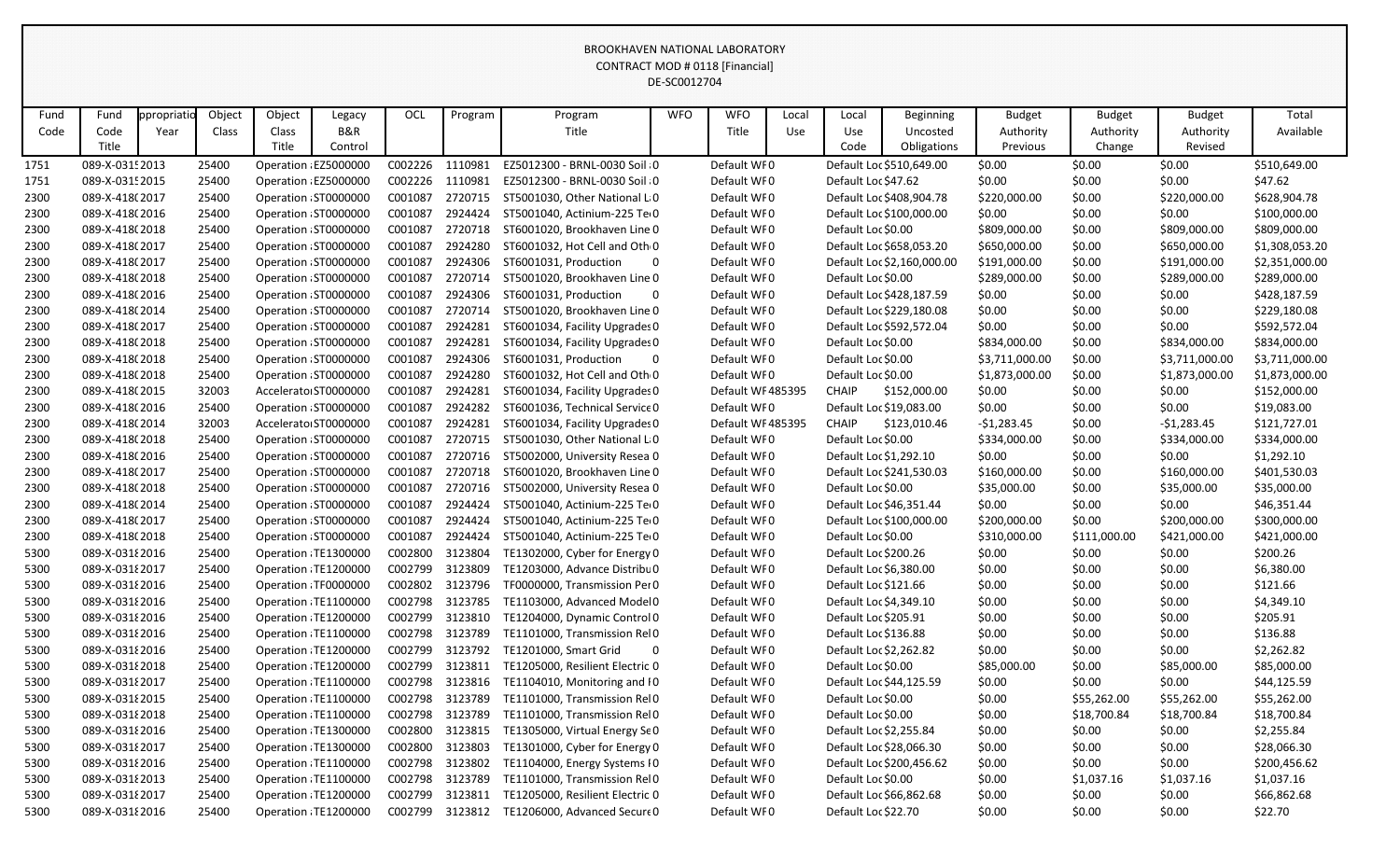|      |                 |            |        |        |                       |                 |         |                                     | DE-SCOUTZ704 |                   |       |                            |                            |                |                |                |                |
|------|-----------------|------------|--------|--------|-----------------------|-----------------|---------|-------------------------------------|--------------|-------------------|-------|----------------------------|----------------------------|----------------|----------------|----------------|----------------|
| Fund | Fund            | ppropriati | Object | Object | Legacy                | OCL             | Program | Program                             | <b>WFO</b>   | <b>WFO</b>        | Local | Local                      | <b>Beginning</b>           | <b>Budget</b>  | <b>Budget</b>  | <b>Budget</b>  | Total          |
| Code | Code            | Year       | Class  | Class  | B&R                   |                 |         | Title                               |              | Title             | Use   | Use                        | Uncosted                   | Authority      | Authority      | Authority      | Available      |
|      | Title           |            |        | Title  | Control               |                 |         |                                     |              |                   |       | Code                       | Obligations                | Previous       | Change         | Revised        |                |
| 5300 | 089-X-03182017  |            | 25400  |        | Operation TE1100000   | C002798         | 3123785 | TE1103000, Advanced Model0          |              | Default WF0       |       |                            | Default Loc \$517,786.00   | \$0.00         | \$0.00         | \$0.00         | \$517,786.00   |
| 5300 | 089-X-03182017  |            | 25400  |        | Operation TE1400000   | C002801         | 3123795 | TE1400000, Energy Storage 0         |              | Default WF0       |       | Default Loc \$260.97       |                            | \$0.00         | \$0.00         | \$0.00         | \$260.97       |
| 5300 | 089-X-03182018  |            | 25400  |        | Operation TE1100000   | C002798         | 3123785 | TE1103000, Advanced Model0          |              | Default WF0       |       | Default Loc \$0.00         |                            | \$116,666.00   | \$0.00         | \$116,666.00   | \$116,666.00   |
| 5350 | 089-X-03192017  |            | 25400  |        | Operation AF5800000   | C000822         | 2720625 | AF5855000, Fuel Resources R0        |              | Default WF0       |       | Default Loc \$1,298.93     |                            | \$0.00         | \$0.00         | \$0.00         | \$1,298.93     |
| 5350 | 089-X-0319 2018 |            | 25400  |        | Operation AF5800000   | C000822         | 2720874 | AF5832020, Systems Analysis 0       |              | Default WF0       |       | Default Loc \$0.00         |                            | \$402,960.00   | \$0.00         | \$402,960.00   | \$402,960.00   |
| 5350 | 089-X-03192017  |            | 25400  |        | Operation AF5800000   | C000822         | 2720874 | AF5832020, Systems Analysis 0       |              | Default WF0       |       |                            | Default Loc \$253,116.01   | \$0.00         | \$0.00         | \$0.00         | \$253,116.01   |
| 5350 | 089-X-0319 2013 |            | 25400  |        | Operation NT0100000   | C002769         | 2720775 | NT0104000, Reactor Materia 0        |              | Default WF0       |       | Default Loc \$15,703.42    |                            | \$0.00         | \$0.00         | \$0.00         | \$15,703.42    |
| 5350 | 089-X-03192017  |            | 25400  |        | Operation AF5800000   | C000822         | 2720667 | AF5810000, Advanced Fuels I0        |              | Default WF0       |       |                            | Default Loc \$116,766.49   | \$0.00         | \$0.00         | \$0.00         | \$116,766.49   |
| 5350 | 089-X-03192017  |            | 25400  |        | Operation RC0400000   | C002775         | 2720918 | RC0424000, ARC Internation: 0       |              | Default WF0       |       | Default Loc \$13,562.95    |                            | \$0.00         | \$0.00         | \$0.00         | \$13,562.95    |
| 5350 | 089-X-03192017  |            | 25400  |        | Operation AF5800000   | C000822         | 2720875 | AF5832030, Program Assessr 0        |              | Default WF0       |       |                            | Default Loc \$236,776.05   | \$0.00         | \$0.00         | \$0.00         | \$236,776.05   |
| 5350 | 089-X-0319 2016 |            | 25400  |        | Operation: AF0400000  | C002768         | 2720880 | AF0440000, Program Suppor 0         |              | Default WF0       |       | Default Loc \$2,801.06     |                            | \$0.00         | \$0.00         | \$0.00         | \$2,801.06     |
| 5350 | 089-X-03192018  |            | 25400  |        | Operation RC0500000   | C003095         | 2720978 | RC0504000, Program Assessr 0        |              | Default WF0       |       | Default Loc \$0.00         |                            | \$68,187.00    | \$17,850.00    | \$86,037.00    | \$86,037.00    |
| 5350 | 089-X-03192018  |            | 25400  |        | Operation AF5800000   | C000822         | 2720875 | AF5832030, Program Assessr 0        |              | Default WF0       |       | Default Loc \$0.00         |                            | \$40,296.00    | \$0.00         | \$40,296.00    | \$40,296.00    |
| 5350 | 089-X-0319 2018 |            | 25400  |        | Operation AF5800000   | C000822         | 2720667 | AF5810000, Advanced Fuels I0        |              | Default WF0       |       | Default Loc \$0.00         |                            | \$700,800.00   | \$99,200.00    | \$800,000.00   | \$800,000.00   |
| 5350 | 089-X-03192017  |            | 25400  |        | Operation AF5800000   | C000822         | 2720965 | AF5861010, Spent Fuel and VO        |              | Default WF0       |       | Default Loc \$88,979.28    |                            | \$0.00         | \$0.00         | \$0.00         | \$88,979.28    |
| 5450 | 089-X-03212016  |            | 25400  |        | Operation: VT0000000  | C001096         | 1005556 | VT1301000, Vehicle and Syst 0       |              | Default WF0       |       | Default Loc \$5,774.29     |                            | \$0.00         | \$0.00         | \$0.00         | \$5,774.29     |
| 5450 | 089-X-03212017  |            | 25400  |        | Operation VT0000000   | C001096         | 1005554 | VT1201000, Batteries & Elect 0      |              | Default WF0       |       |                            | Default Loc \$1,774,995.30 | \$0.00         | \$0.00         | \$0.00         | \$1,774,995.30 |
| 5450 | 089-X-03212017  |            | 25400  |        | Operation VT0000000   | C001096         | 1005556 | VT1301000, Vehicle and Syst 0       |              | Default WF0       |       | Default Loc \$7,401.00     |                            | \$0.00         | \$0.00         | \$0.00         | \$7,401.00     |
| 5450 | 089-X-03212015  |            | 25400  |        | Operation SL0000000   | C002911         | 1005616 | SL0300000, Systems Integrat 0       |              | Default WF0       |       | Default Loc \$801.50       |                            | \$0.00         | \$0.00         | \$0.00         | \$801.50       |
| 5450 | 089-X-03212017  |            | 25400  |        | Operation HT0000000   | C002796         | 1009190 | HT0100000, Fuel Cell System 0       |              | Default WF0       |       |                            | Default Loc \$741,092.08   | \$0.00         | \$0.00         | \$0.00         | \$741,092.08   |
| 5450 | 089-X-03212016  |            | 25400  |        | Operation PG0000000   | C002840         | 1005604 | PG0400000, Innovation & De 0        |              | Default WF0       |       | Default Loc \$62,004.64    |                            | \$0.00         | \$0.00         | \$0.00         | \$62,004.64    |
| 5450 | 089-X-03212018  |            | 25400  |        | Operation VT0000000   | C001096         | 1005554 | VT1201000, Batteries & Elect 0      |              | Default WF0       |       | Default Loc \$0.00         |                            | \$2,200,000.00 | \$0.00         | \$2,200,000.00 | \$2,200,000.00 |
| 5450 | 089-X-03212014  |            | 25400  |        | Operation BM0100000   | C000846         | 1009218 | BM0107000, Biopower                 |              | Default WF0       |       | Default Loc \$1,252.09     |                            | \$0.00         | \$0.00         | \$0.00         | \$1,252.09     |
| 5450 | 089-X-03212016  |            | 25400  |        | Operation SL0000000   | C002911         | 1005616 | SL0300000, Systems Integrat 0       |              | Default WF0       |       | Default Loc \$7,158.23     |                            | \$0.00         | \$0.00         | \$0.00         | \$7,158.23     |
| 5450 | 089-X-03212017  |            | 25400  |        | Operation SL0000000   | C002911         | 1005616 | SL0300000, Systems Integrat 0       |              | Default WF0       |       |                            | Default Loc \$500,000.00   | \$1,627,158.00 | $-5500,000.00$ | \$1,127,158.00 | \$1,627,158.00 |
| 5450 | 089-X-03212018  |            | 25400  |        | Operation GT0000000   | C002910         | 1005613 | GT0300000, Hydrothermal 0           |              | Default WF0       |       | Default Loc \$0.00         |                            | \$425,000.00   | \$0.00         | \$425,000.00   | \$425,000.00   |
| 5450 | 089-X-03212017  |            | 25400  |        | Operation HT0000000   | C002796         | 2223156 | HT1100000, Technology Acce 0        |              | Default WF0       |       | Default Loc \$25,779.00    |                            | \$0.00         | \$0.00         | \$0.00         | \$25,779.00    |
| 5450 | 089-X-03212016  |            | 25400  |        | Operation: HT0000000  | C002796         | 1009198 | HT0800000, Technology Valic0        |              | Default WF0       |       | Default Loc \$714.20       |                            | \$0.00         | \$0.00         | \$0.00         | \$714.20       |
| 5450 | 089-X-03212016  |            | 25400  |        | Operation ED0000000   | C000949         | 1009209 | ED2701000, Next Generation 0        |              | Default WF0       |       |                            | Default Loc \$491,168.00   | \$0.00         | \$0.00         | \$0.00         | \$491,168.00   |
| 5450 | 089-X-03212017  |            | 25400  |        | Operation GT0000000   | C002910         | 1005613 | GT0300000, Hydrothermal 0           |              | Default WF0       |       |                            | Default Loc \$212,958.02   | \$0.00         | \$0.00         | \$0.00         | \$212,958.02   |
| 5450 | 089-X-03212015  |            | 25400  |        | Operation ED0000000   | C000949         | 1009209 | ED2701000, Next Generation 0        |              | Default WF0       |       |                            | Default Loc \$172,184.72   | \$0.00         | \$0.00         | \$0.00         | \$172,184.72   |
| 5450 | 089-X-03212014  |            | 25400  |        | Operation GT0000000   | C002910         | 1005612 | GT0100000, Enhanced Geoth 0         |              | Default WF0       |       | Default Loc \$6,283.33     |                            | \$0.00         | \$0.00         | \$0.00         | \$6,283.33     |
| 5450 | 089-X-03212013  |            | 25400  |        | Operation EL1700000   | C000955         | 1005091 | EL1708000, DOE Specific Inve 0      |              | Default WF0       |       | Default Loc \$401.75       |                            | -\$401.75      | \$0.00         | $-5401.75$     | \$0.00         |
| 5450 | 089-X-03212018  |            | 25400  |        | Operation HT0000000   | C002796 1009190 |         | HT0100000, Fuel Cell System 0       |              | Default WF0       |       | Default Loc \$0.00         |                            | \$300,000.00   | \$0.00         | \$300,000.00   | \$300,000.00   |
| 5450 | 089-X-03212016  |            | 25400  |        | Operation HT0000000   | C002796         | 1009190 | HT0100000, Fuel Cell System 0       |              | Default WF 302017 |       | <b>TCF Fundin \$294.34</b> |                            | \$0.00         | \$0.00         | \$0.00         | \$294.34       |
| 5498 | 089-X-03212017  |            | 25400  |        | Operation : 456100000 | C003005         | 6600146 | 456160031, Industry - Dome: 4860966 |              | <b>CHAGR8730</b>  |       |                            | Default Loc \$185,354.16   | \$0.00         | \$0.00         | \$0.00         | \$185,354.16   |
| 6600 | 089X0337 2014   |            | 25400  |        | Operation CJ0100000   | C002599         | 3166012 | CJ0100000, ARPA-E Projects 0        |              | Default WF1249    |       |                            | CHARPA-0(\$403,257.96      | \$0.00         | \$0.00         | \$0.00         | \$403,257.96   |
| 6600 | 089X0337 2014   |            | 25400  |        | Operation CJ0100000   | C002599         | 3166012 | CJ0100000, ARPA-E Projects 0        |              | Default WF1250    |       | CHARPA-0(\$88,682.91       |                            | \$0.00         | \$0.00         | \$0.00         | \$88,682.91    |
| 6600 | 089X0337 2016   |            | 25400  |        | Operation CJ0100000   | C002599         | 3166012 | CJ0100000, ARPA-E Projects 0        |              | Default WF 1314   |       |                            | ARPA-E Lat \$538,788.65    | \$0.00         | \$0.00         | \$0.00         | \$538,788.65   |
| 6600 | 089X0337 2014   |            | 25400  |        | Operation : CJ0100000 | C002599         | 3166012 | CJ0100000, ARPA-E Projects 0        |              | Default WF0       |       | Default Loc \$2,547.40     |                            | \$0.00         | \$0.00         | \$0.00         | \$2,547.40     |